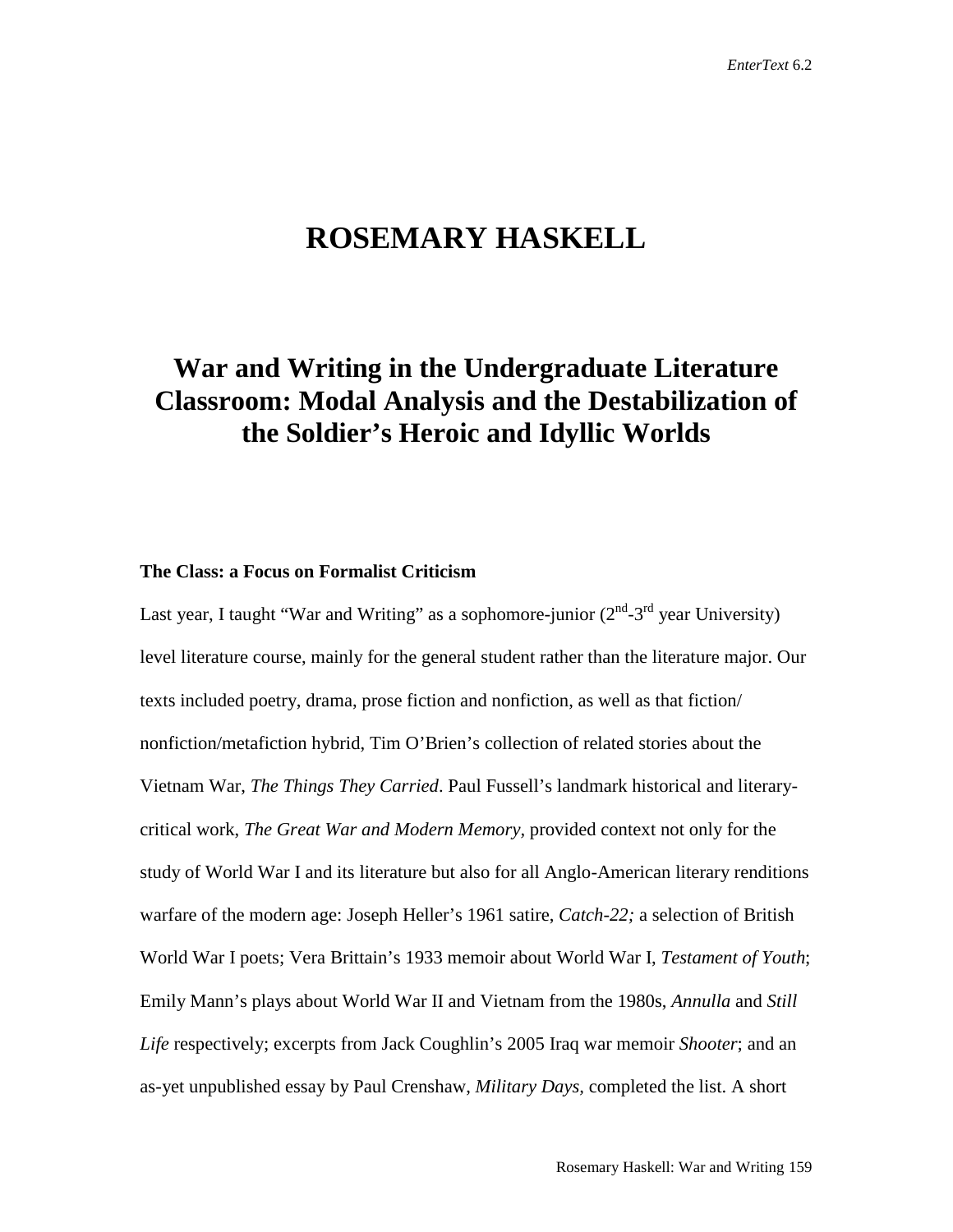handbook of literary and critical terms, with explanations of different literary-critical perspectives, provided necessary back-up to classroom explanations of terminology and literary-critical method.  $\frac{1}{1}$  $\frac{1}{1}$  $\frac{1}{1}$ 

At Elon University (North Carolina, USA), the literature classes for the nonspecialist student must teach standard literary terminology, and some introduction to mainstream literary critical or theoretical perspectives, with practice in their application. Various types of formalist, historicist, and mythic perspectives usually form the core of these perspectives. In using these critical methods, in "War and Writing," we inevitably emphasised both the particularity (historicity) of the nature and experience of war, and its universal, archetypal qualities.

Class population was as follows: twenty-nine students, all except one within the usual 18-22 year-old age span of the typical American undergraduate; nineteen men, ten women; two men in ROTC or the Reserves, with one of them expecting deployment to Iraq in the near future. One man, slightly older—mid-twenties—was a refugee from the Balkan wars, with direct experience of civil war.

The course's Anglo-American and chronological framework, stretching from 1914 to 2005, provided a manageable and cohesive historical, cultural and literary unit for study. This limited focus nevertheless illuminated the thematic and formal continuity and variation, between, say, Wilfred Owen's treatment of the enemy (or Vera Brittain's) from circa 1914-1918, and Jack Coughlin's 2005 analysis in his Iraq memoir *Shooter* (or Tim O'Brien's late 1980s Vietnam war story "The Man I Killed"). Our comparisons showed that some aspects of war do not change; but it was also clear to students that wars and their aftermaths shape their cultures, and are shaped by them, in different ways.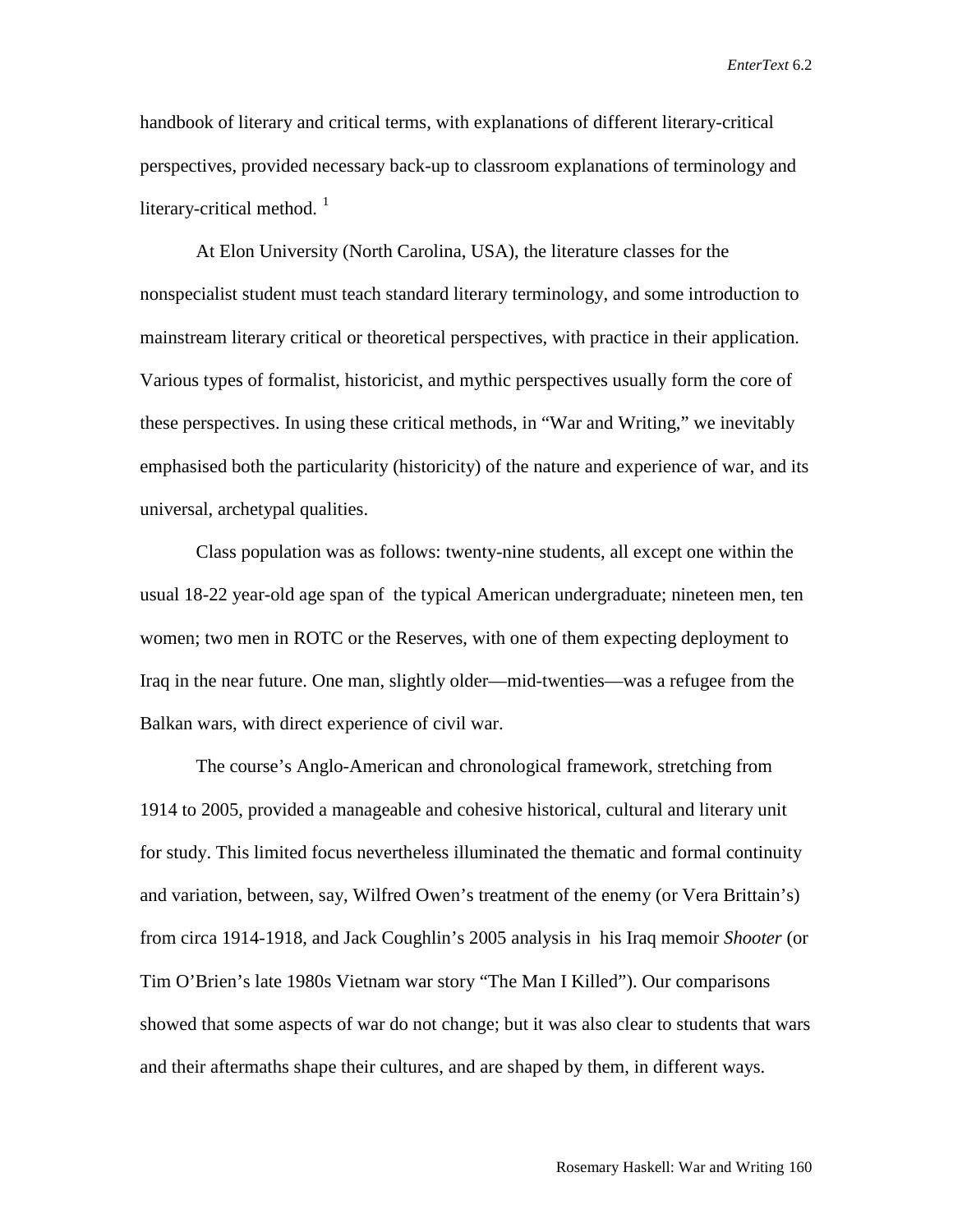Authors, too, as products of their own time and place, write about war in historically and culturally—determined ways. A type of formalist analysis, using modes, revealed the common ground, while historical criticism of various kinds obviously particularised each experience. This Anglo-American twentieth/twenty-first century framework obviously excludes earlier and nonwestern, perspectives on warfare, a gap that might be addressed fairly easily, if desired, as noted in the final section.

Classroom methods included short lecture, whole-class discussion, student-led discussion (run weekly by a different panel of three students with a prearranged topic), some Socratic question and answer with individual students, and in-class impromptu writings. These on-demand short essays were sometimes used as the basis for further discussion, either immediately or in the next class period. The class met three times a week, each session lasting seventy minutes. The semester is about fourteen and a half weeks, running in the Fall semester from the end of August to the beginning of December. Course requirements were: two 5-7 page papers of formalist and/or historical analysis; one 10-12 page paper exploring the relationship between genre, mode and the development of selected "war" themes; essay-examinations at mid-term and end of term; and the informal in-class essays and discussion leading mentioned above.

In what follows, I propose to focus on the interesting results of our use of modal analysis of the syllabus texts. By this, I mean the use of standard formalist patterns, based on modes—the romantic and epic hybrid, gothic, and pastoral—in order to show how this simple approach to several works illuminates connected facets of warfare and the experience of war. I have reserved the term genre for the principal types of literature novel, short story, drama, essay, and poetry—while keeping "mode" to describe the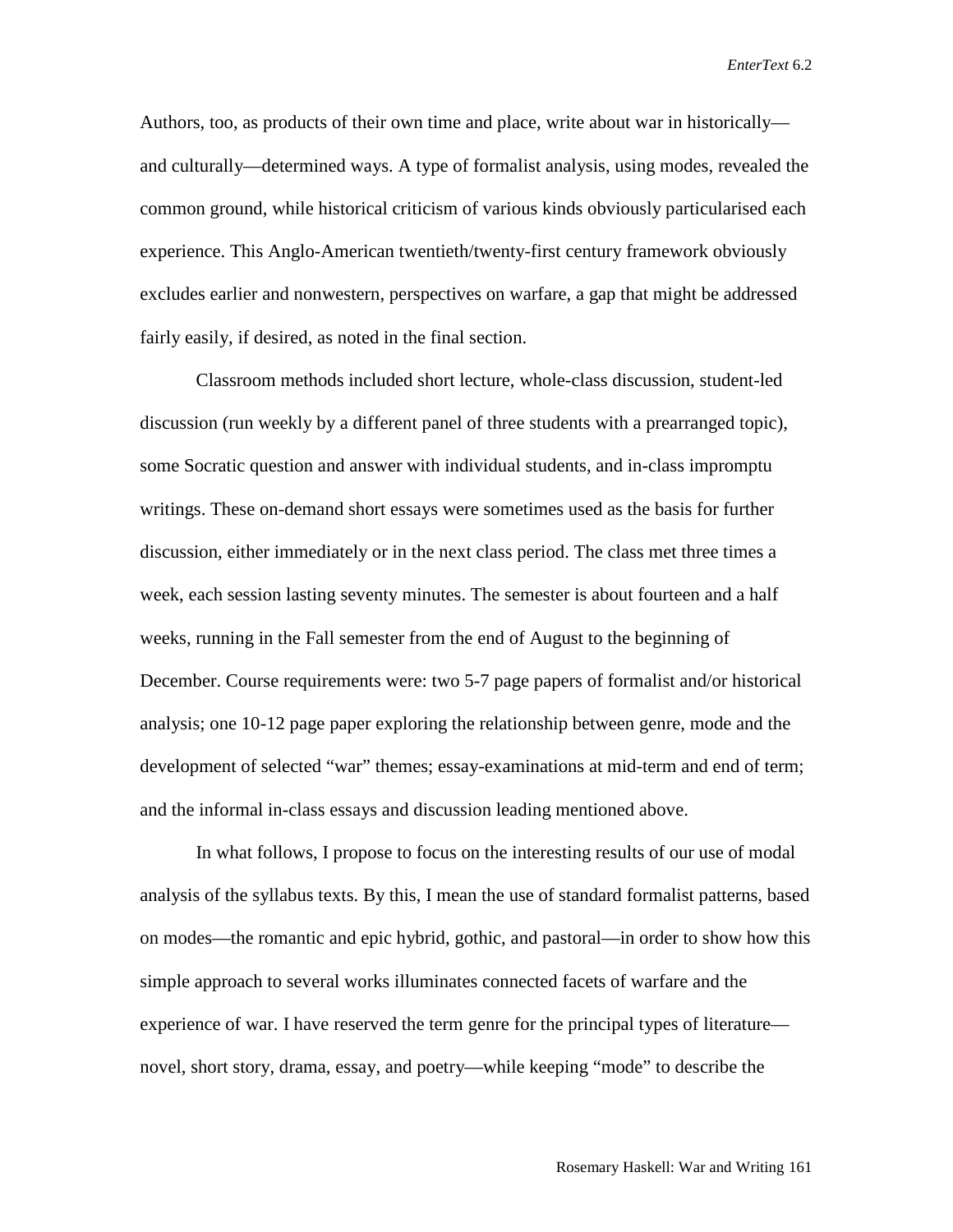particular treatments occurring within each type: here, romance, epic, gothic and pastoral. In the course itself, we also examined uses of comedy and satire, but for the sake of brevity, I have here limited my focus**.** I conclude my analysis with brief evaluation of the course and considerations for its next iteration, in Fall 2006.

#### **Four modes: or are they three?**

The romance paradigm, merging swiftly into epic and back again, has an obvious appeal for readers of books about war. Epic heroes, and heroes of romance, have careers of adventure, violence, rescue, deliverance, triumph and hardship. The winners (the heroes) go on journeys or quests; they defeat their enemies and emerge victorious, often returning home in glory, sometimes carrying the spoils of war. Classical and mediaeval examples abound. The epic, and then the romance, framework provided our class with a valuable focus on, and insights into, not only the soldier as individual questing hero, but also war's essential and defining relationship: the soldier and his enemy, the enemy he kills or is killed by. Joseph Campbell's analysis in *The Hero With a Thousand Faces* was extremely useful in laying the groundwork for our application of the combined epic and romance paradigm, as was Paul Fussell's chapter "Myth, Ritual and Romance" in *The Great War and Modern Memory*.

Second, the gothic mode, with its emphases on terror, horror, the double, the ghost, the other worlds of the dead and half-dead, and its horror-story interest in the repulsive and mutilated body, shows how warfare transforms heroic warrior, friend and enemy alike, into alien, sometimes inhuman, form: ripe for rejection. Killer and killed, in gothic gloom, mutate into something other than the heroic warrior.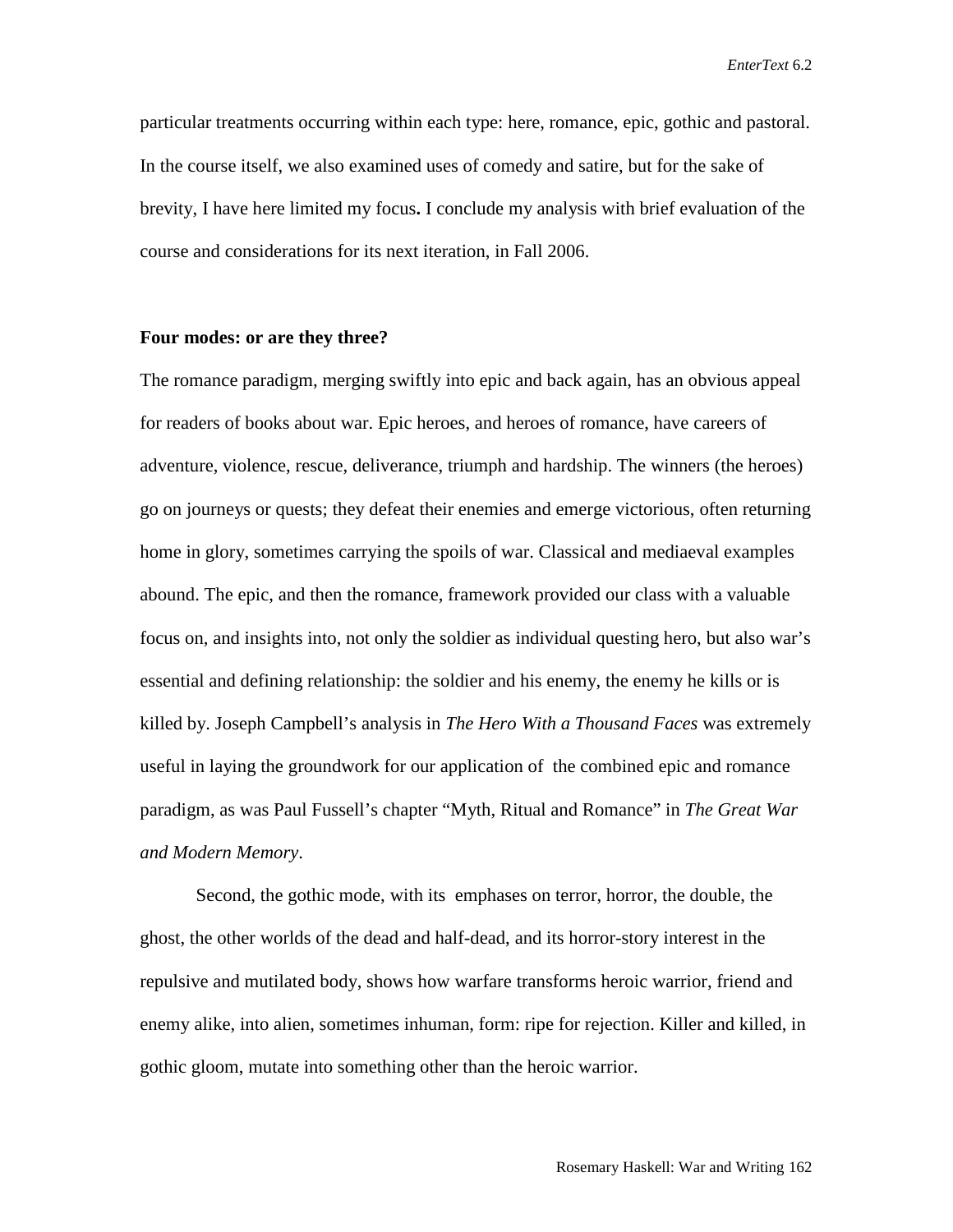Finally, in this account of the course, the pastoral mode, in related fashion, illustrates the alienation not only of the soldiers themselves but of their whole "warlike" world from the "home country" of peace and normality. Paul Fussell's telling analysis of war and its relationship to pastoral, in his chapter "Arcadian Recourse," provided the essential base for our work here.

## **FORMALIST ANALYSIS OF SELECTED TEXTS**

#### **Epic and Romance: Soldier as Questing Hero But Returning Outcast**

Paul Fussell's discussion of "Myth, Ritual and Romance" in *The Great War and Modern Memory* was an excellent starter to class discussion of the persistence of ancient archetypes of epic and romance into the modern literature of war. He examines the relevance, for example, of the text of John Bunyan's quest story *Pilgrim's Progress* to the World War I soldier's actual experiences and to the literary renditions of this experience: "Possessing so significant a first name, the artillery subaltern Christian Creswell Carver was in a special position to imagine himself re-enacting *Pilgrim's Progress*," writes Fussell, proceeding to quote from Creswell's letter home.<sup>[2](#page-22-1)</sup>

I also found Joseph Campbell's epic-romance paradigm, from his *Hero with a Thousand Faces*, easily accessible to my students as a base for this modal type of formalist analysis of our texts.<sup>[3](#page-22-2)</sup> Campbell's three divisions of the hero's quest or journey—Departure, Initiation, and Return—with their several subdivisions, were endlessly fascinating as patterns against which to measure the lives of the soldiers we read about.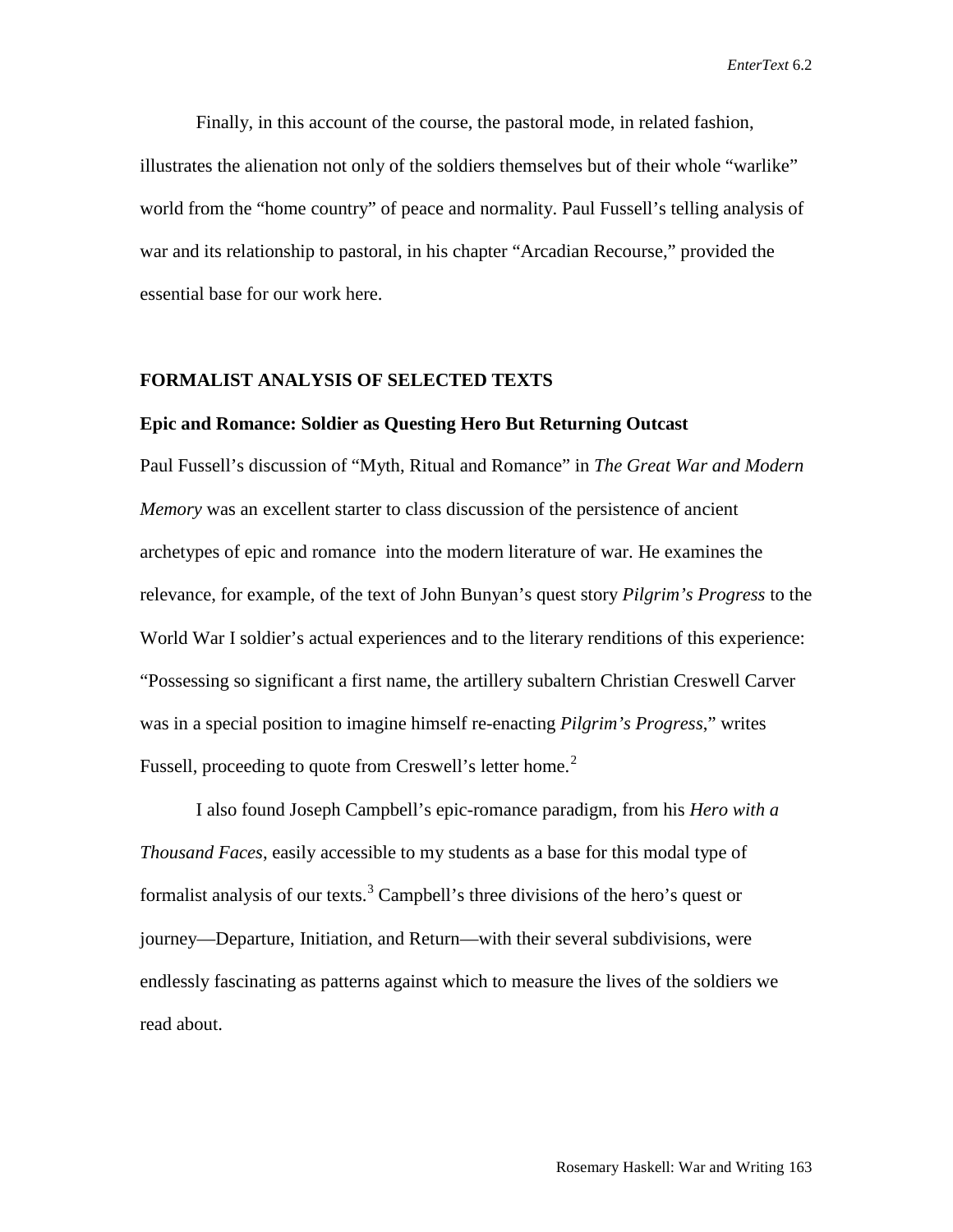Simple and generalisable facts with places in Campbell's framework emerged quickly for students as they examined our several accounts of war. Under Campbell's heading "Departure," for example, we find that soldiers, whether volunteers or draftees, must leave home; they may even "refuse the call." They must "cross the first threshold." This crossing may take them to the world of training camps and then the world of battle. Under his second heading "Initiation," these same men must prepare to be tested; they must dwell in this alien world. They will be tested in battle. Under his third heading, "Return": if the soldiers triumph—if they do not die—they return home; as returning warriors, they must re-enter the home world, ideally to resume their former lives. As heroic fighters, their return may be dramatically successful. But Campbell's motif of the returning hero as "Master of Two Worlds" (his fifth subheading under the "Return") is particularly suggestive and poignant in the contrasting light of the many "returned veterans" stories which we read.<sup>[4](#page-22-3)</sup>

Three of our texts indeed examine the returned veteran's, or ex-serviceman's, status in some detail: Tim O'Brien's story of Norman Bowker's return home in "Speaking of Courage," Emily Mann's study of Vietnam veteran Mark's traumatic reentry into civilian life in her play *Still Life*, and Vera Brittain's account, in *Testament of Youth*, of her own return from nursing on the Western Front, all show the relevance of the epic-romance pattern as a benchmark for measuring the impact of war on its participants.

Far from being "masters of two worlds," returning soldiers in these books are at a loss, out of place, and often ignored or treated with silence, or with hostility. They are unable to regain a foothold in their old worlds, let alone be masters of two. Far from being like Homer's Odysseus, returning to regain control of his palace and kingdom in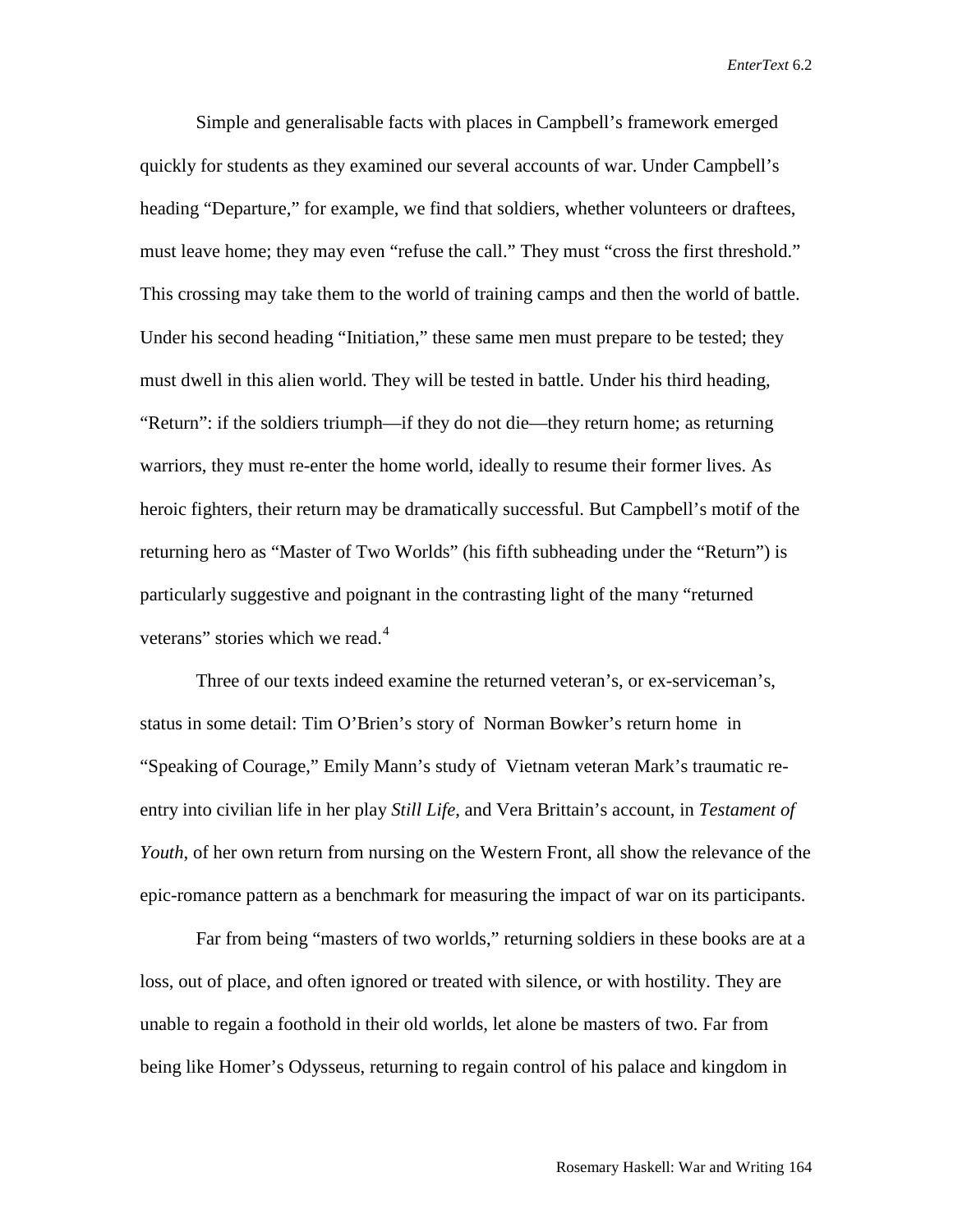Ithaca, and to repossess his faithful and beautiful wife Penelope, these homecomers encounter emptiness, puzzled and silent families, indifferent women, and lives as perpetual outsiders. Mark's encounter with his parents on his return from Vietnam is powerfully rendered:

> I walked in the door and set everything down. I was home. My dad looked at me, my mom looked at me. I sat down. Said: 'Could I have some coffee?' That's when my mother started raggin' on me About drinking coffee. The whole thing broke down.<sup>[5](#page-22-4)</sup>

Similar examples of indifference, and even hostility, occur in Brittain and O'Brien. Vera Brittain, for example, finds that women returning from war have an even more chilling homecoming than men. Back in Oxford after experiencing the "big push" of Spring 1918 in a field hospital, she finds that her shattered psyche is a matter of complete unconcern to her fellow students and her teachers. Andrea Peterson's article, "Shell-Shocked in Somerville: Vera Brittain's Post Traumatic Stress Disorder," helped my students to realise that women as "returning heroes" may get a double dose of rejection, mainly because neither they nor others acknowledge the authenticity of female war experience, nor recognise their postwar suffering as the real thing: genuine "shell shock."[6](#page-22-5) O'Brien's returned Vietnam veteran, Norman Bowker, in "Speaking of Courage," is so far from being the "Master of Two Worlds" on his homecoming that he can only imagine the heartfelt conversation he and his father have on their shared experience of war. The conversation simply does not happen, except inside Norman's head.<sup>[7](#page-22-6)</sup>

#### **The Combat Relationship: Enemies and Friends**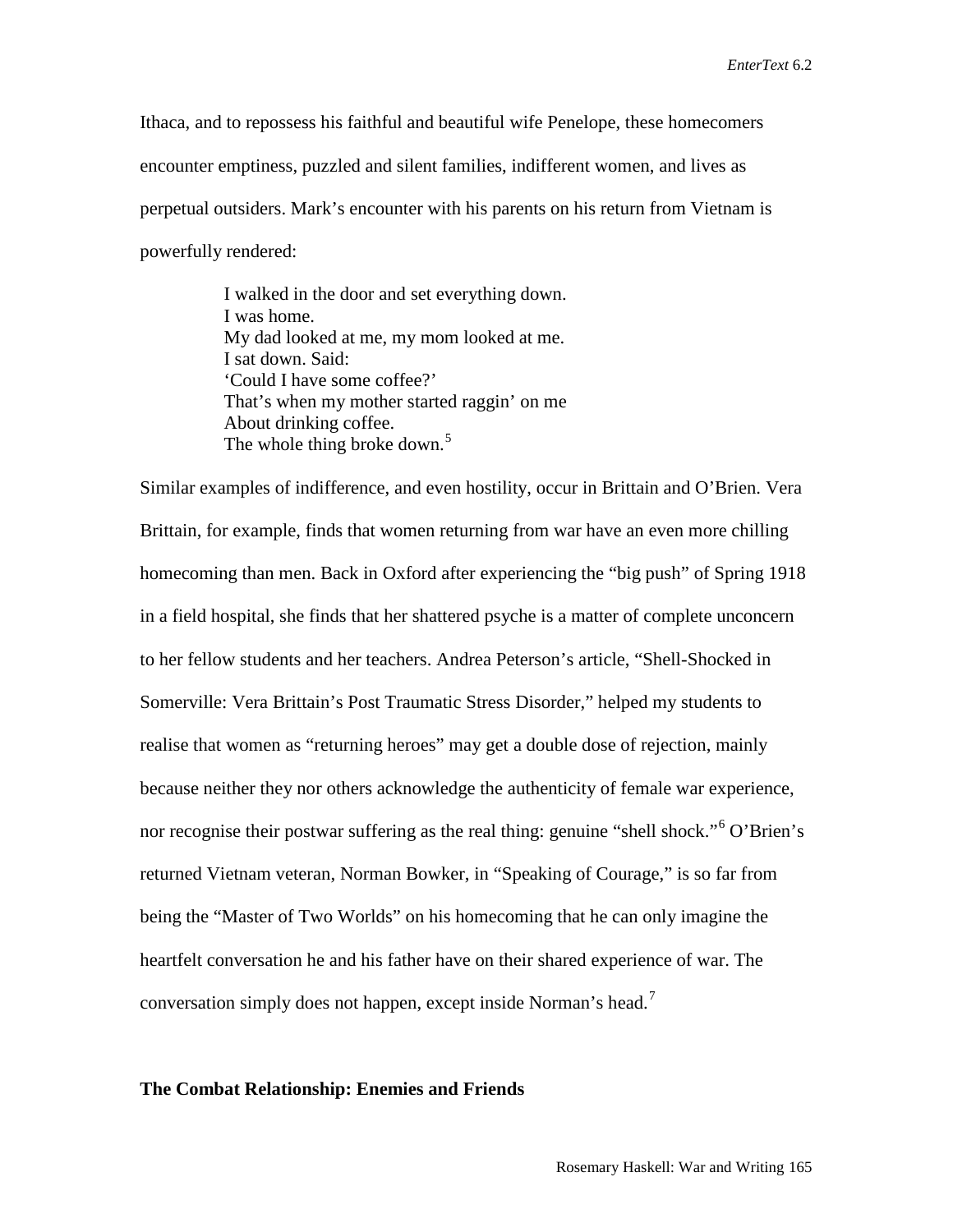Soldiers, as potentially heroic questing figures, in literary and real realms, have the typical warrior's task: to kill or be killed. In class, we asked "How does each author present this central motif of war, the killer/killed dyad? Does he or she explore what it means to be on one or both sides of this pairing?" We found that this key relationship yielded much of interest when analysed within the epic-romantic framework in mind. A few examples follow.

Wilfred Owen's "Strange Meeting," Tim O'Brien's "The Man I Killed," and Jack Coughlin's *Shooter* all address the "enemy" relationship in a military context, while Vera Brittain observes the injured and dying enemy soldiers in "The German Ward" as their nurse. As a variation of this motif, we also examined the phenomenon of "officer guilt" (sometimes simply "comrade guilt") when the dead or dying man is one of your own, not the enemy. Perhaps your carelessness or essential helplessness contributed to or even caused his death? Owen's "Dulce et Decorum Est," and "The Sentry;" O'Brien's title story, "The Things They Carried," and the Snowden episode in Joseph Heller's *Catch-22* illustrate this particular dynamic.

## **a) An unequal fight**

Romance, in its medieval and renaissance epic-hybrid form, provides touchstones for analysis of the relationship between mortal enemies. The hero of romance and epic must of course overcome obstacles impeding his path to the great goal; often, this means destroying an enemy, human or monstrous. The gallant epic fighter engages traditionally in hand-to-hand combat, on equal terms, more or less, as did Aeneas against Turnus, or Achilles against Hector, for example.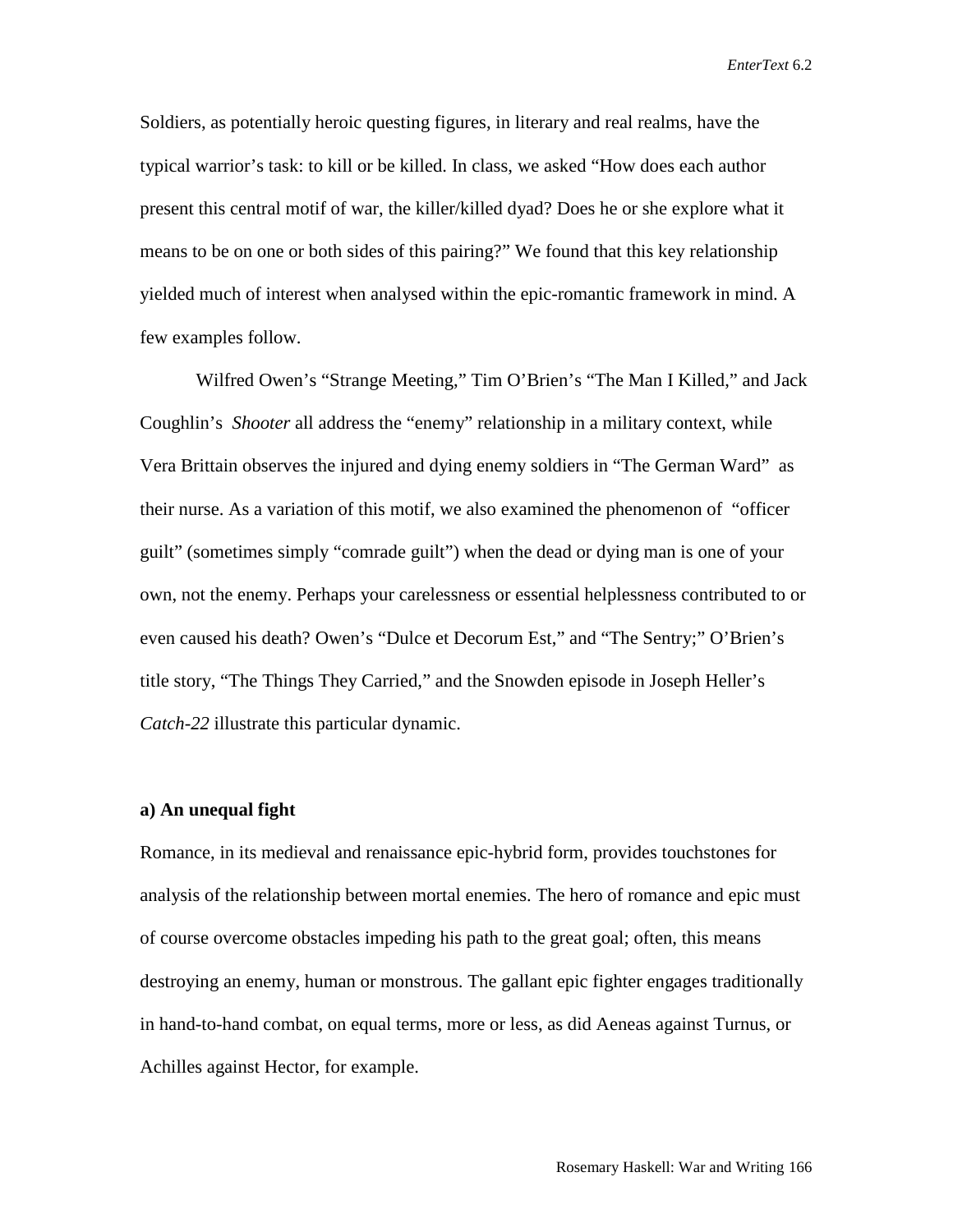The killing scenes described by O'Brien and Coughlin, however, depart from this model by introducing profound inequality between the combatants. The enemy, in these illustrations, simply does not have much of a chance against the soldier-killer. For example, the narrator in O'Brien's "The Man I Killed" and "Ambush"—two related stories—throws a grenade from cover at a Vietcong who walks unwittingly past him, along a path through the misty forest. Jack Coughlin the sniper sets his guns sights on a distant body, brought close up only through his telescopic sights. His victim does not see his killer and is unaware of his vulnerability: "He was totally ignorant of his precarious position, standing perfectly still for a sniper, so I again squeezed the trigger and this time watched as the bullet exploded from my rifle,... It slammed the soldier completely around, a sure-kill shot."[8](#page-22-7)

Such divergence from the romantic-epic paradigm of the duel, the equal combat, to stress unevenness, is thematically complex. It may maximise the soldier-killer's guilt or produce a kind of bravado of indifference through its ease, as is the case in Coughlin's story: "Mutt and Jeff [his 'twin' victims] were already history, worthy of no more thought whatever."<sup>[9](#page-22-8)</sup> The enemy "doesn't have a chance" in these sample scenes.

Conversely, O'Brien's soldier is struck by remorse and grief—represented in "The Man I Killed" by his silence and staring, in response to his friend Kiowa's attempts at reassurance.[10](#page-22-9) He killed the "young man" who "came out of the fog," and "seemed at ease... moving without any hurry up the center of the trail."<sup>[11](#page-22-10)</sup> The killing was too easy; the aftermath is a counter-weight of guilt and sorrow.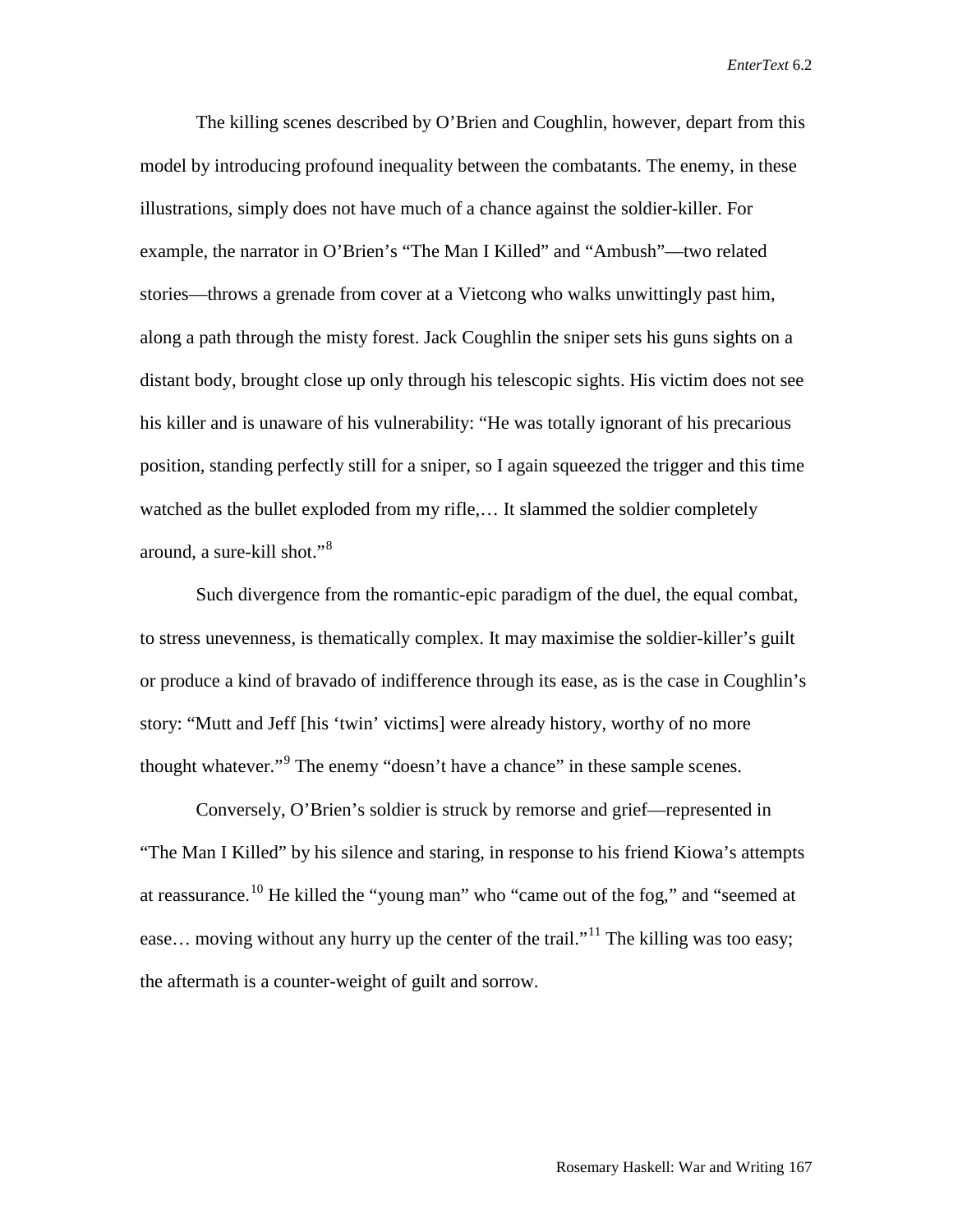Curiously, however, we found that in many of our texts, this imbalance between combatants is restored more pervasively by a recurrent motif of erotic closeness between the two fighters.

## b) **An erotic closeness restores the balance**

The eroticism which is at least implied by the physical closeness in the hand-to-hand combat of traditional epic and romance is tapped, but developed in some of our texts in a new way. The two enemies are brought mysteriously close to each other: they are as close as, or closer than, lovers locked in an embrace.

Coughlin, the marine sniper in Iraq, for example, is brought into unusual and intimate contact with his victim, through his telescopic sights. The two of them briefly inhabit their own world, in lover-like closeness and isolation:

> He thought he was safe…. But through my scope, he appeared in full color, as if on my private television set .… He wore a green field uniform that blended well in his shadowy hideaway. He had a thick mustache. The huge battle raging around us no longer mattered to me, for he and I were now in a special zone, all by ourselves.<sup>[12](#page-22-11)</sup>

Coughlin experiences his victim's life, however briefly, with him. Nearly ninety years earlier, Owen's poem, "Strange Meeting," famously does the same thing, bringing killed and killer together in a ghostly underworld: "I am the enemy you killed, my friend" and ending "Let us sleep now."<sup>[13](#page-22-12)</sup> The two men, we infer, lie down peacefully to sleep next to each other, again in their own world: this time, the world of the dead, the universal underworld of mythology.

The Tim O'Brien character-as-killer, in "The Man I Killed," achieves closeness to his victim by essentially becoming him through a long imagined monologue of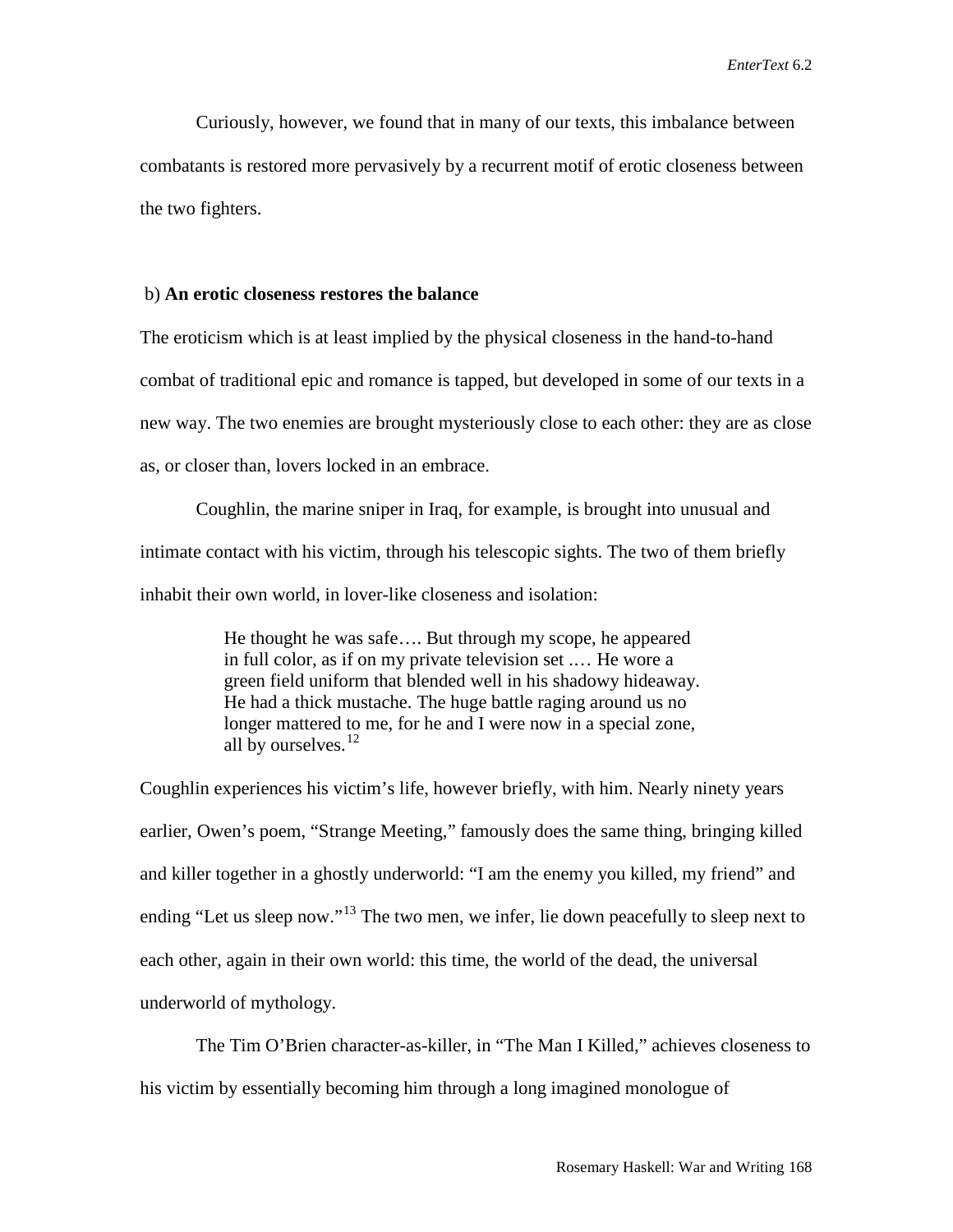identification with, and about, the young Vietcong's life. The U.S. soldier identifies completely with the young Vietcong, fictionalising an entire life, attitude and point of view, and imagining his opposition to the war, his reluctance to fight, his educational ambitions, and private romantic life. Physical closeness is also achieved, when the killer in effect becomes the dead man's lover, through his close subjective gaze at the dead man: "The nose was undamaged. The skin on the right cheek was smooth and finegrained and hairless. Frail-looking, delicately boned, the young man would not have wanted to be a soldier and in his heart would have feared performing badly in battle."<sup>[14](#page-22-13)</sup> Only a lover would get close enough to experience these bodily details with such intensity of vision.

An illuminating allotrope of these unequal, but eroticised, battlefield scenes appears in Vera Brittain's memoir of her work as a First World War nurse*, Testament of Youth*. As she nurses wounded enemy soldiers in the "German ward" in a British field hospital just behind the lines, at Etaples in France, she is in an extremely powerful position in comparison with the severely, sometimes mortally, wounded men in her care. The enemy soldiers call out to her, beg for help, which she has the power to bestow upon them. "The cries of the many delirious patients combined with the ravings of the five or six that we always had coming round from an anaesthetic to turn the hut into pandemonium…. Cries of 'Schwester!' 'Kamerad!' sounded all day."[15](#page-22-14) Her relationship with them is profoundly unequal, as it is for the combatants described above. Again, however, the intimate contact she has with those who perhaps a day earlier were trying to kill her own friends and relatives, bizarrely restores that unequal balance, and has its own erotic component. Handling the enemies' bodies, unresisted, parodies or shadows the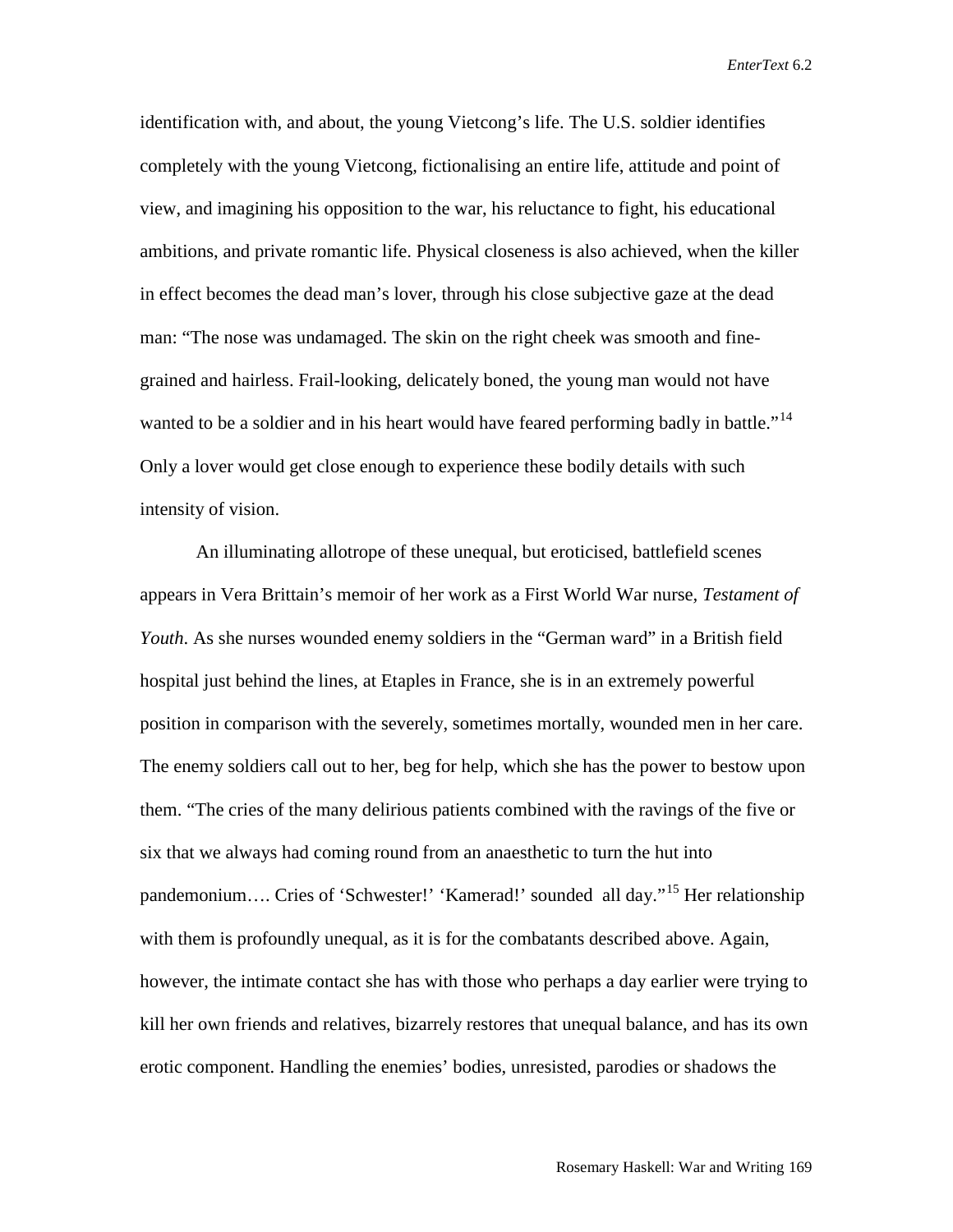lover's approach to the beloved, as she perceives his beauty. Brittain describes, for example, "a doomed twenty-year old boy, beautiful as the young Hyacinth in spite of the flush on his concave cheeks and the restless, agonized biting of his lips, [who] asked me one evening in a courteous whisper how long he had to wait before he died." <sup>[16](#page-22-15)</sup>

Such closeness exposes a paradox of the principles of warfare: aren't we supposed to stay away from our enemy—except, of course, when we're trying to get close enough to kill him? As a nurse, of course, Brittain tries to save her patients' lives; but their enemy status brings her (and them) into alignment with the combat scenes describe earlier, where the killer's real or imagined closeness to his victim provokes tenderness, and sometimes guilt.

### **Gothic: Soldiers as ghosts, doubles, and repulsive objects**

A second mode, gothic, never far away from the horror-show depictions of battle, overlaps and interweaves with some writers' use of romance/epic motifs. This overlap reinforces the especially close relationship of killer and victim, outlined above, who in gothic mode are represented as doubles of each other. Owen's soldiers in the underworld recognise their sameness. One says to the other, "Let us sleep now," presumably in amity and harmony, since there is no reason now to see a difference between them.<sup>[17](#page-22-16)</sup> Another brief example occurs in Isaac Rosenberg's poem "Break of Day in the Trenches," where English and German soldiers are, to the trench rat, identical, mere twins or doubles of each other. The rat scurries from one side to the other, indifferently.

Gothic mode, broad and varied as it is, proved useful to us as a further analytical tool. Gothic paradigms frame combatants variously as ghosts, zombies, and as repulsive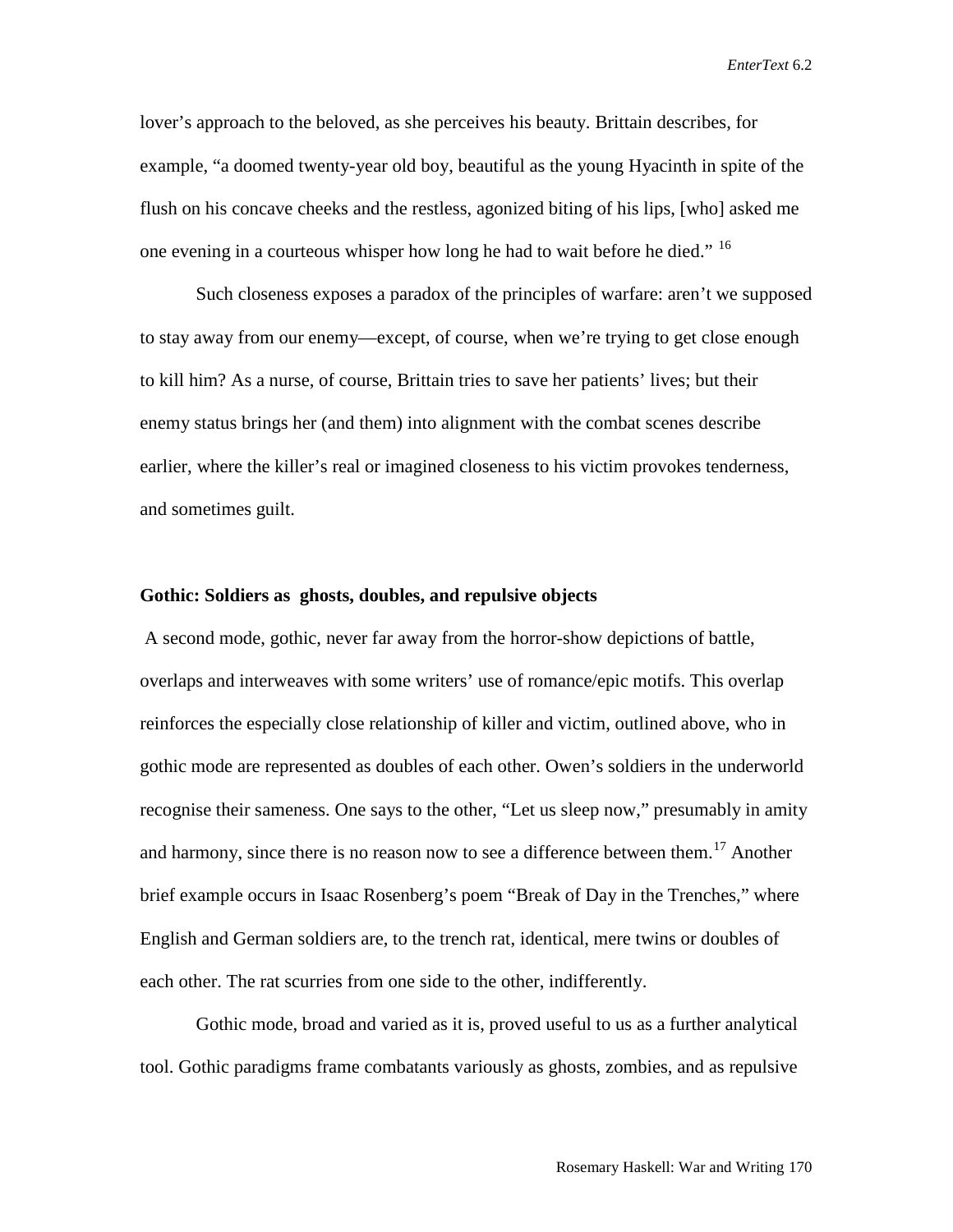gory creatures. Vera Brittain, in *Testament of Youth*, gazing over the scene of the Etaples field hospital, "recognizes her world for a kingdom of death."<sup>[18](#page-22-17)</sup> She is, then, a kind of queen of the underworld, and her Persephone-like status reminds us that she too, though a nurse and not a fighter, lives imprisoned by the bonds of war. When the war ends, she will perhaps return to the upper world—where life, not death, reigns. In March 1918, with the German offensive under way, she finds, "France was certainly a queer haunted country… peopled by ghosts and bogies," with soldiers telling their nurses the most amazing ghost and magic stories to explain their own bizarre experiences under the dislocating terror of unprecedented military assault.<sup>[19](#page-22-18)</sup>

It is but a short step from the ghostly and even magical atmosphere of the perpetual battlefield to the representation of the wounded soldier as an alien, otherworldly, even repulsive creature. The gothic net is a wide one. For example, Wilfred Owen's speaker, in "Dulce et Decorum Est," sees one of his men dimly, through his gasmask, in the midst of a gas attack, as an otherworldly creature, "[a]s under a green sea, I saw him drowning."<sup>[20](#page-22-19)</sup> A moment later that same man becomes a thing of horror, a disgusting physical specimen, coughing and retching as he rides on "the wagon that we flung him in." In "The Sentry," also by Owen, the blinded sentry's eyes—again viewed by his helpless officer—are comic-horrific, "huge-bulged like squids."<sup>[21](#page-22-20)</sup>

This gothic analysis or framework also throws into relief "officer guilt," or, perhaps, "comrade guilt," as a mutation of the enemy combatant relationship. Owen's speaker, in "Dulce et Decorum Est," refers to his relentless dreams of the gassed soldier. O'Brien's Jimmy Cross, in the opening story of the volume, blames himself for the death of one of his men: if only he, Lt. Cross, had not been day-dreaming about a girl back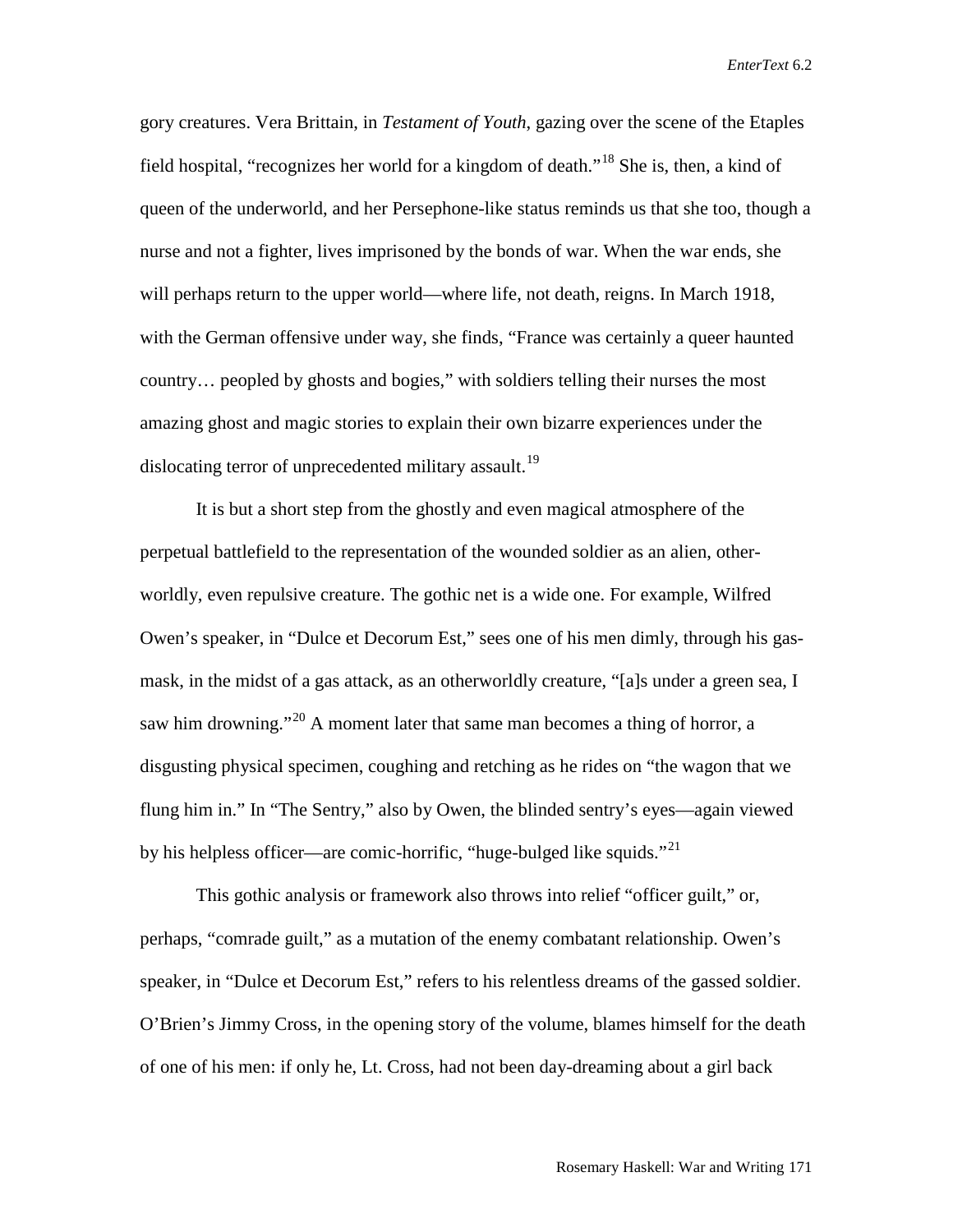home, perhaps this death might have been avoided?<sup>22</sup> The ghosts—and the terrifying bodily images—of the dead persist, as they do for Emily Mann's protagonist Mark in her documentary drama *Still Life*, whose guilt about his old army buddy R.J. extends to their postwar lives. R. J. dies in a bank robbery, and Mark cannot forget. "We were doing the war all over again./That was the last time I saw him alive" Mark says of their postwar drug crimes. $^{23}$  $^{23}$  $^{23}$ 

Yossarian—Heller's bombardier in *Catch-22*—has the quintessential gothic experience as he bends over his junior crewmate Snowden's destroyed body. As Paul Fussell's analysis of this scene shows, irony is the prevailing mode: things are always worse than you think.<sup>[24](#page-22-23)</sup> Reversal of expectation is just around the corner. The gothic formalist paradigm helped us to build on Fussell's insights. The surprise gruesomeness of Snowden's disembowelled body to a "rescuer" who expected a minor and salvable wound, extends the representation of "officer guilt" at the death of "your own man." Snowden has become repulsive, just as the soldier in Owen's poem—something to be shunned, something monstrous: "Snowden kept shaking his head and pointed at last, with just the barest movement of his chin, down toward his armpit.... Yossarian ripped open the snaps of Snowden's flak suit and heard himself scream wildly as Snowden's insides slithered down to the floor in a soggy pile and just kept dripping out."<sup>[25](#page-22-24)</sup> Another thread is added to our understanding of what death in war can mean. And, like a ghost, the dying and now repellent and disgusting Snowden haunts Heller's complex narrative, recurring periodically in ever-more-detailed form, as the novel progresses.

The injured comrade-soldier turned up repeatedly, in our texts, as a repulsive object. Ivor Gurney's First World War poem "To His Love" frames him thus: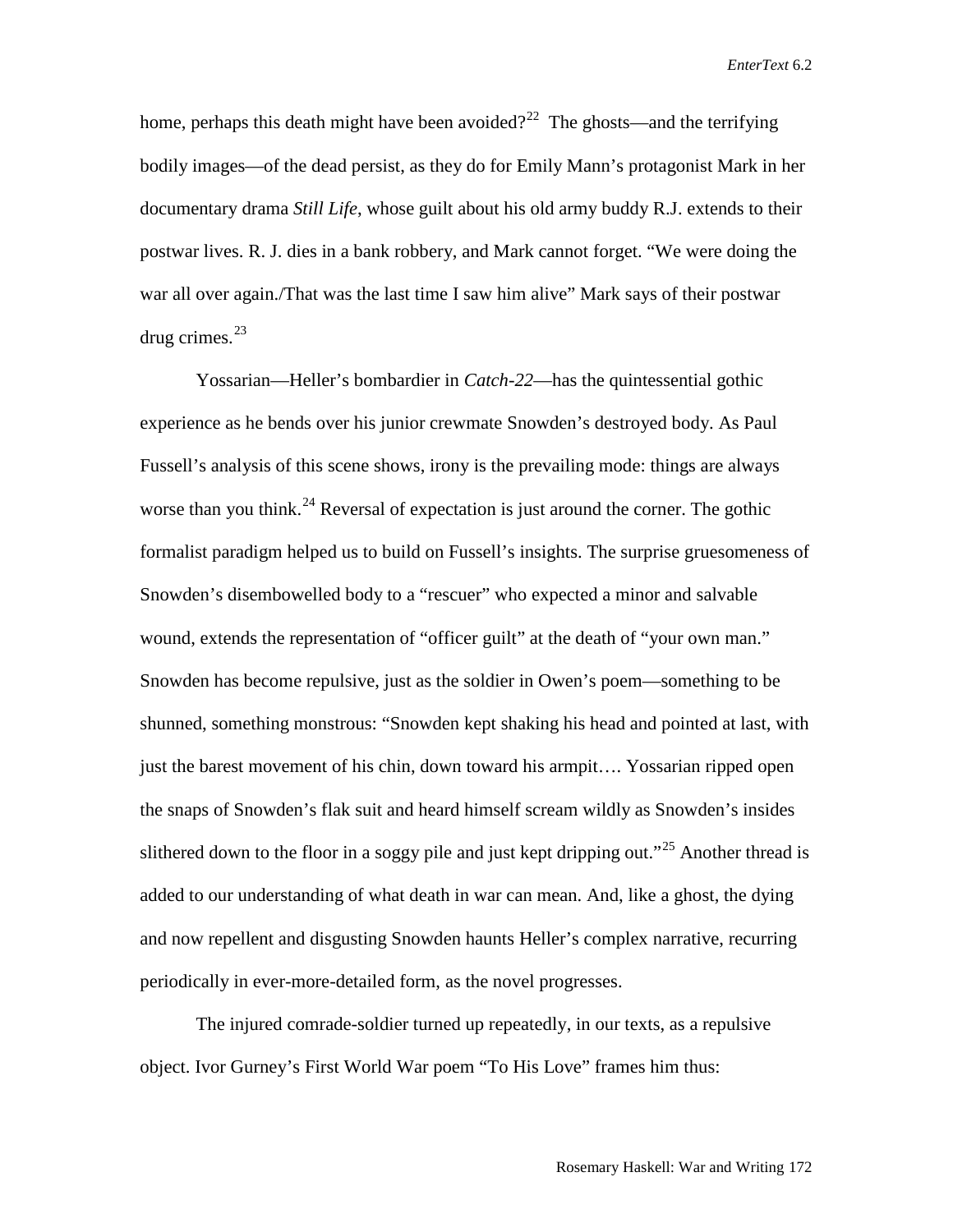Cover him, cover him soon! And with thick-set Masses of memoried flowers— Hide that red wet Thing I must somehow forget<sup>[26](#page-22-25)</sup>

The gothic motif is the more telling through contrast with the "set-up," which is pastoral love-elegy. Another example: Mark cannot forget the look and smell of civilian dead in Mann's play *Still Life*; and Norman Bowker—or Tim O'Brien—are haunted by the drowning of Kiowa in the "shit field" of Vietnam. There's a gallery of repellent physical portraits—the most basic of gothic-turned-horror story (or movie) elements—in most writing about war. It is worth asking what it all means. One meaning is exclusion, the other side of the coin to rejection. We recoil from horrific physical images, and from the warlike world which is responsible for them. Rejection, and exclusion, are further explained and explored within a pastoral framework, the third of the formalist perspectives used in the course.

#### **Pastoral: Contrasts, Exclusions, and Failed Retreats**

Examining war writers' uses of the pastoral mode broadens the focus from combatants to their arena: the battlefield in a concrete sense and the world of war in a more abstract sense. Put simply, pastoral's inherent contrasts—country against city—make it a useful mode of expression of the differences between war and peace.

Paul Fussell notes that war is, for many writers, the opposite of pastoral: "If the opposite of war is peace, the opposite of experiencing moments of war is proposing moments of pastoral."<sup>[27](#page-22-26)</sup> Pastoral, as we know, is about the idyllic countryside and its implied opposite: the corrupt city. Writers on pastoral, as Fussell reminds us, emphasise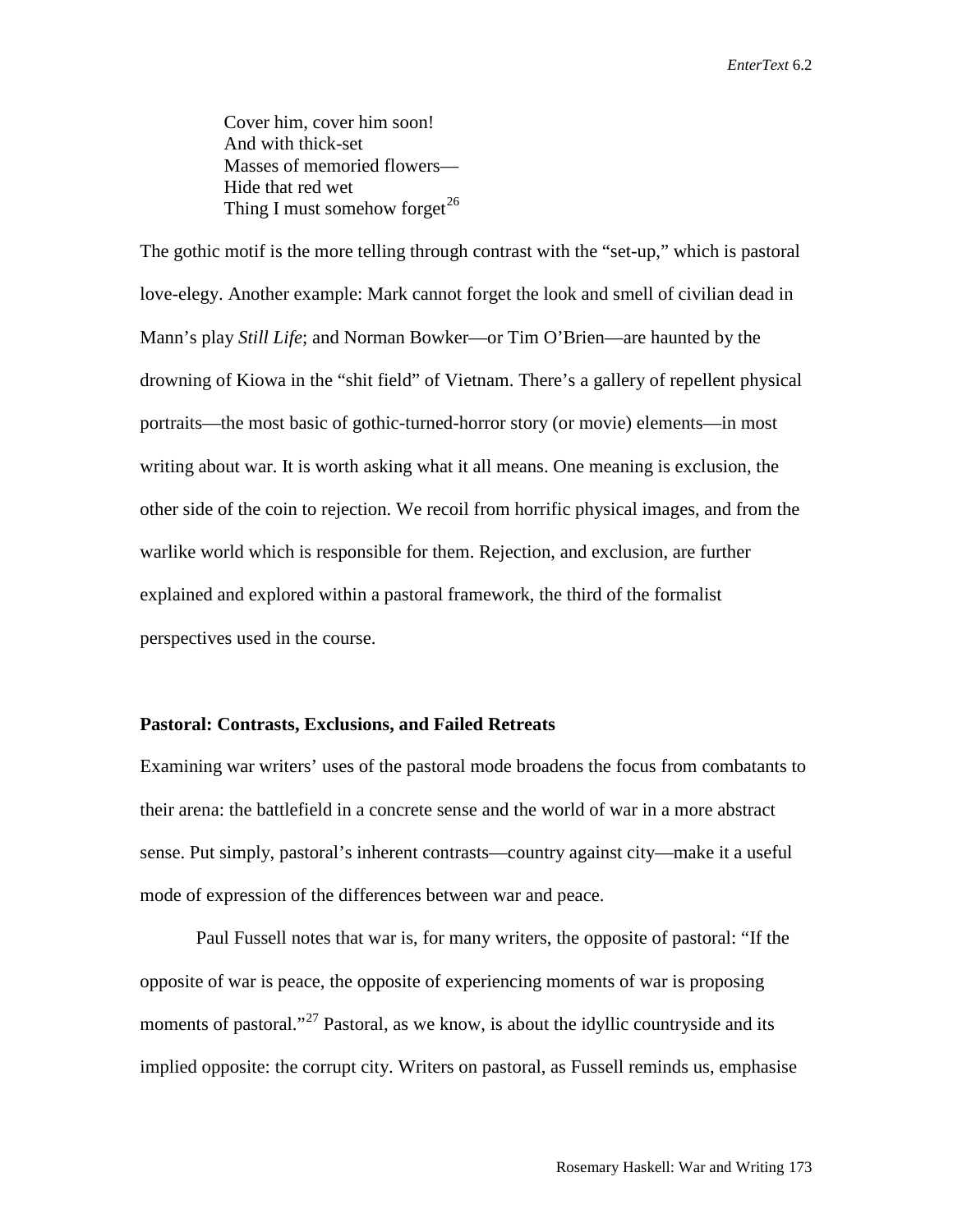the ancient mode's exclusionary and contrastive qualities.<sup>[28](#page-22-27)</sup> While it is true that the poetry of the ancient pastoralists, Theocritus, Virgil, Bion, Moschus—the idyllic arcadian variety of pastoral—may function allegorically in that the events of the pastures may parallel those of the city, the city is always kept at a decisive distance.

We found that in our selected writings about war, both fiction and nonfiction, the pastoral mode is frequently deployed, even if only fleetingly. Sometimes, the pastoral is idyllic and arcadian. In other works, the Georgic, rather than the idyllic, version creates a framework for the war's meaning. For example, Edward Thomas's First World War poem "As the Team's Head Brass" plays on a Virgilian swords-into-ploughshares motif to bring the agricultural world into relationship with the wartime one. He then puts the motif into reverse, to show ploughmen becoming soldiers, so that their country work is left undone: "The blizzard felled the elm whose crest/I sat in…. /The Ploughman said 'When will they take it away?'" and the reply is "'When the war's over.'"<sup>[29](#page-22-28)</sup>

Everybody knows, of course, that August 1914 in England was an exceptionally hot sunny month and that the summer as a whole before war was declared on 4 August, was memorably beautiful—green, flower-scented, shaded by magnificent trees. Or, if they do not remember it, or do not believe it, they accept the image as an explanation of the contrast between before and after, pastoral idyll of peace and the city of war, a green England on the brink of the gun-and bayonet-filled abyss. "Summer of 1914" has entered the lexicon of cultural and political analysis.

We found many examples of pastoral, used pervasively or incidentally. A few examples make the point. An early episode in Vera Brittain's memoir is a long description of speech day, or "graduation," at her brother's school in July 1914. It is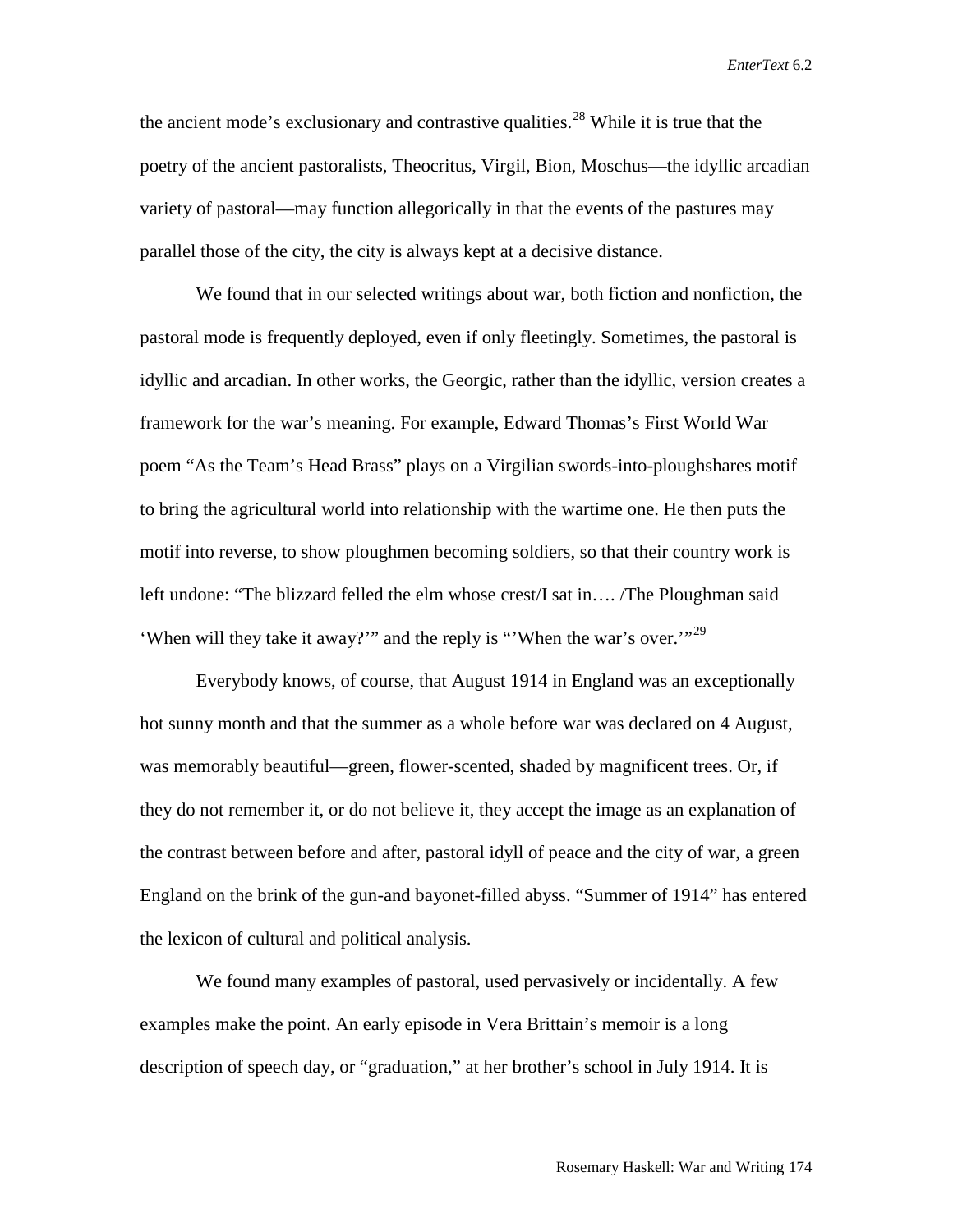couched in idyllic pastoral mode: warm sun, blue skies, the scented rose garden where her love for Roland, her brother's schoolmate, blossoms. Thus Brittain, like many others, frames the calm before the storm: "Looking back upon those three radiant days of July 1914, it seems to me that an ominous stillness, an atmosphere of brooding expectation must surely have hung about the sunlit flower gardens and the shining green fields."<sup>[30](#page-22-29)</sup> The fast-approaching war, in retrospect, occupies the place of the urban opposite to the pastoral scene of peace.

Such contrast prepares us for the way that many authors exploit the fact that battles and military action often occur in idyllic surroundings, reminding us of war's ability to violate a pristine world. Fussell's discussion of Edmund Blunden's work makes this point clearly: "Here [in *Undertones of War*] an appreciation of theater joins a fondness for pastoral to project the understanding of war as a travesty—comic this time—of nature."<sup>[31](#page-22-30)</sup> Memoirs of the first day on Somme (1 July 1916) mention the beautiful summer weather and the singing of the birds: at the time, and later, a sharp "bright line" between the peacefulness of nature and the slaughter that was to come, and was known to be coming. Isaac Rosenberg's poem about soldiers coming back to camp at night, "Returning, We Hear the Larks," also explores this duality: "Death could fall from the air as easily as song/But song only fell/On our upturned faces.<sup>[32](#page-22-31)</sup> To appreciate war, one appreciates the beauty of nature; and to appreciate nature, one contemplates its opposite: deadly attack.

But writers about war do not place it in a beautiful natural setting for the sole and simple purpose of what Fussell calls "ironic contrast" though this is indeed a powerful means of understanding wartime life's distance from "ordinary" life. Pastoral context

Rosemary Haskell: War and Writing 175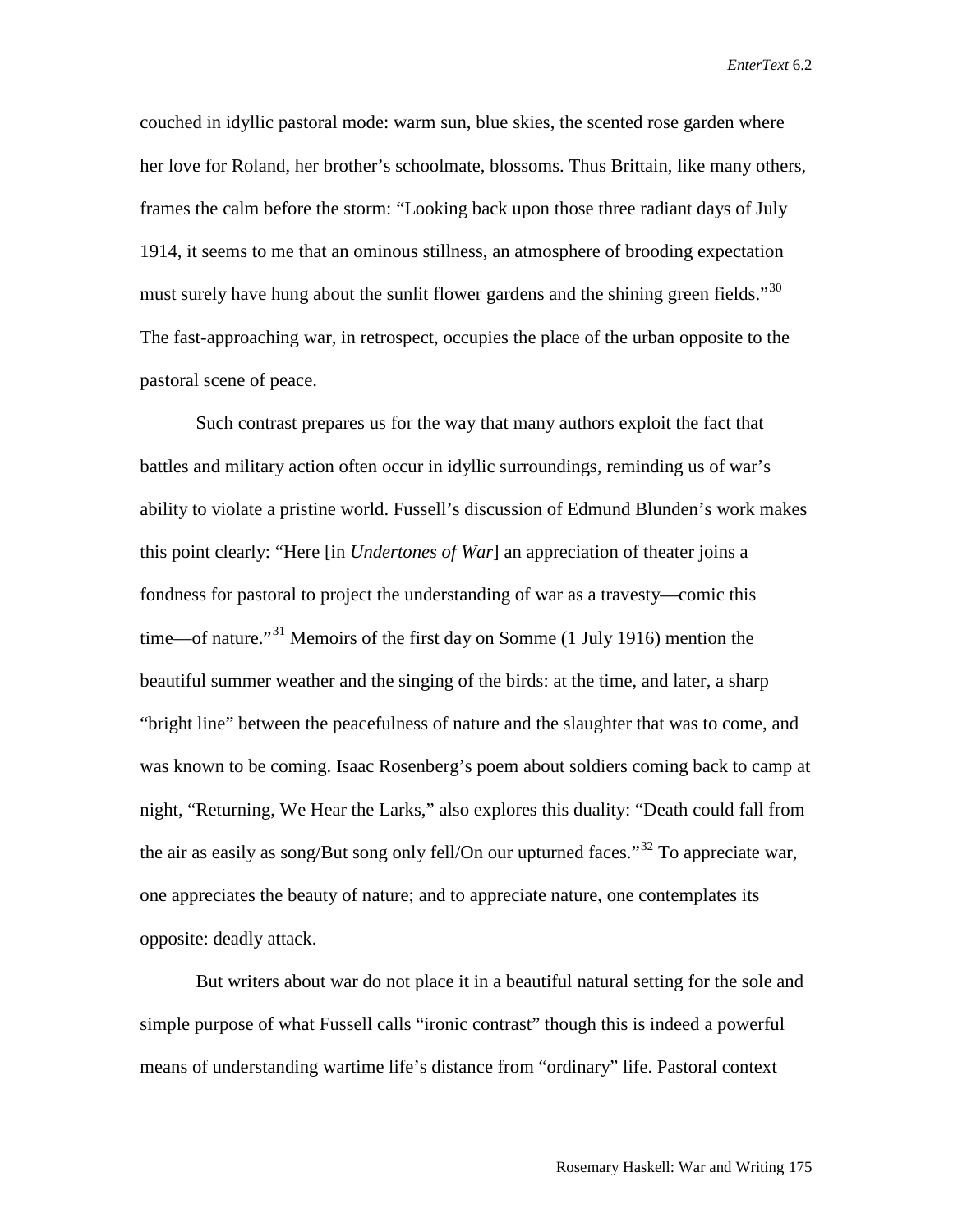also, as Fussell admirably demonstrates, highlights a more detailed picture of the complex dislocation of values, beliefs and attitudes caused by war and war experience. Fussell's prime example of such dislocations is Isaac Rosenberg's 1916 poem "Break of Day in the Trenches," where the sign of war's impact on natural law is the unlovely primacy of the trench rat.<sup>[33](#page-22-32)</sup> Rat has become king: men are "less chanced than [the rat] for life," which can travel freely between the trenches: an action which would mean death for humans.<sup>[34](#page-22-33)</sup> Men have become the trench-dwelling subterranean creatures, crawling beneath the surface of the earth, at the mercy of new predators, while the normally fragile and transitory poppy described as resting behind the soldier's ear has at least as long a life expectancy as the man who wears it.

Other writers on our list analyse, through pathetic fallacy, the response of the natural world to the insult, and assault, of human warfare. Sometimes nature—in revenge—becomes the enemy of humans. Nature attacks those who violate it, as punishment. Sometimes those violators are shut out, not only from a home in nature, but from human society as well.

The *locus classicus* for these pastoral aspects of war experience is Wilfred Owen's poem, "Exposure," where angry nature turns against the soldiers out in the field: "Sudden successive flights of bullets break the silence./Less deathly than the air that shudders black with snow." The "east wind… knives us" and "Dawn [is] massing in the east her melancholy army." Later, the men in the field nostalgically imagine their homes, where "the innocent mice rejoice;" but, they realise, "on us the doors are closed/We turn back to our dying."  $35$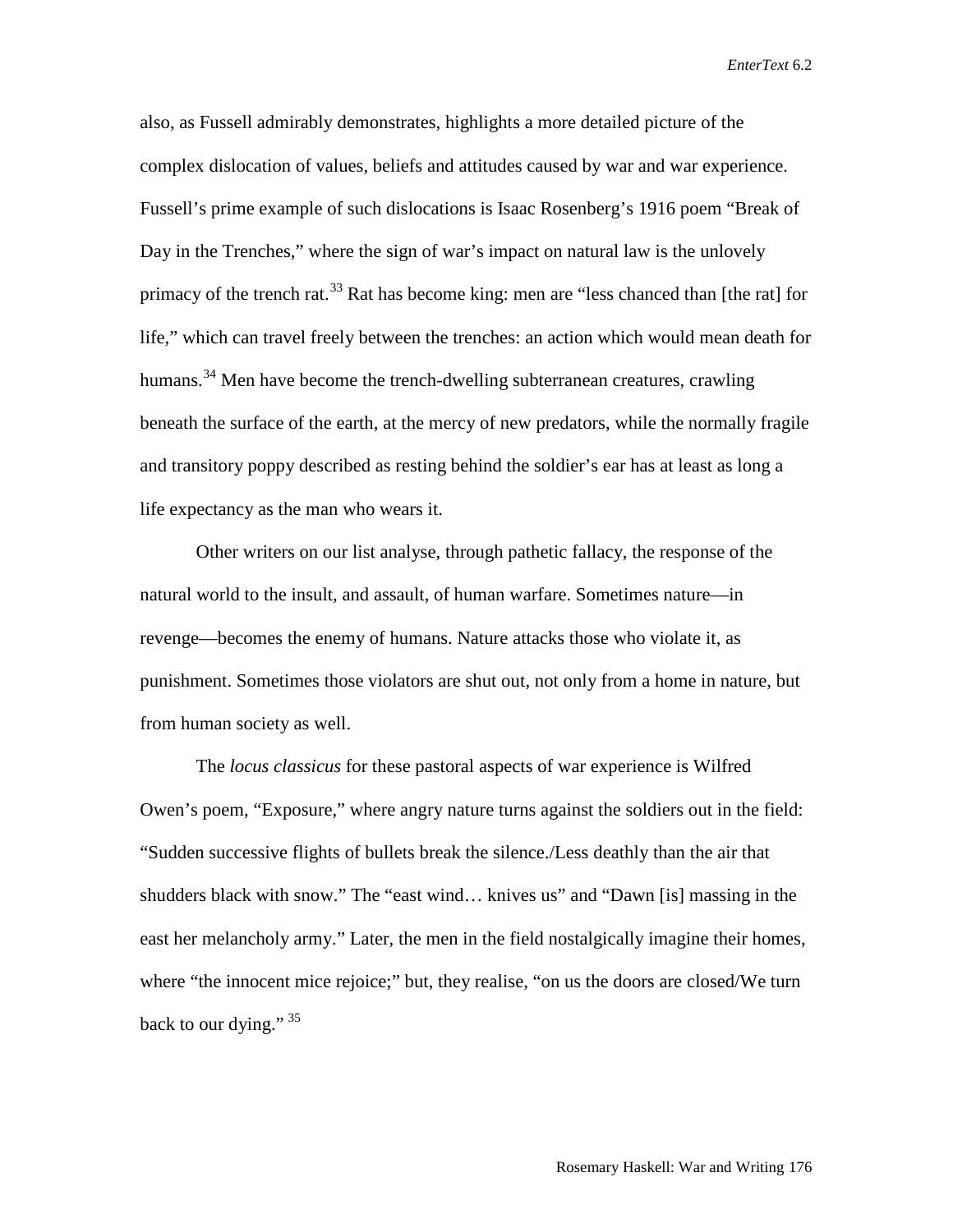The flexible and rewarding pastoral mode takes another turn in Heller's *Catch-22* and in O'Brien's "How to Tell a True War Story." Nature is sought by the soldier as refuge, cleanser, place of redeeming innocence: but it fails. The natural world is no longer available, in Romantic fashion, to purify the corrupt soul.

Joseph Heller, in *Catch-22*, by way of follow-up to Yossarian's terror and guilt at Snowden's death, uses a key pastoral image, the Garden of Eden's tree, to explore Yossarian's desire for redemption. Bombardier Yossarian, stripped of his clothes, is found hiding in the tree at Snowden's funeral. Trying to return to an edenic ultimate pastoral state, this Second World War would-be pre-lapsarian Adam wishes to escape his "officer guilt," in Snowden's horrific death. Abandoning his uniform, which was corrupted by Snowden's blood and guts, Yossarian refuses to take part in the funeral rites, refuses for a while to be a soldier in uniform. He also chooses to appear stark naked to receive his medal. His return to nature—a world of "not war"—cannot last, but it is part of Heller's general theme of Yossarian's flight from combat in particular, and an evil corrupt world in general. The tree, unfortunately for Yossarian, may be the tree of the knowledge of good and evil, and provides no refuge for him. At the end of the novel, the hero Yossarian makes his "existential leap" away from war and into peace. The tree episode may be seen as part of the development of this personal ethical theme.

Tim O'Brien also chooses the tree as part of his depiction of another ghastly combat death. Curt Lemon, a soldier in Vietnam who is blown up by his own hand grenade which blasts his fragmented body up into the tree under which he had been playing, ends up as a gruesome garland of body parts for the tree. The gothic fruit of the tree is then "picked" by Lemon's comrades, who find themselves singing "Lemon Tree,"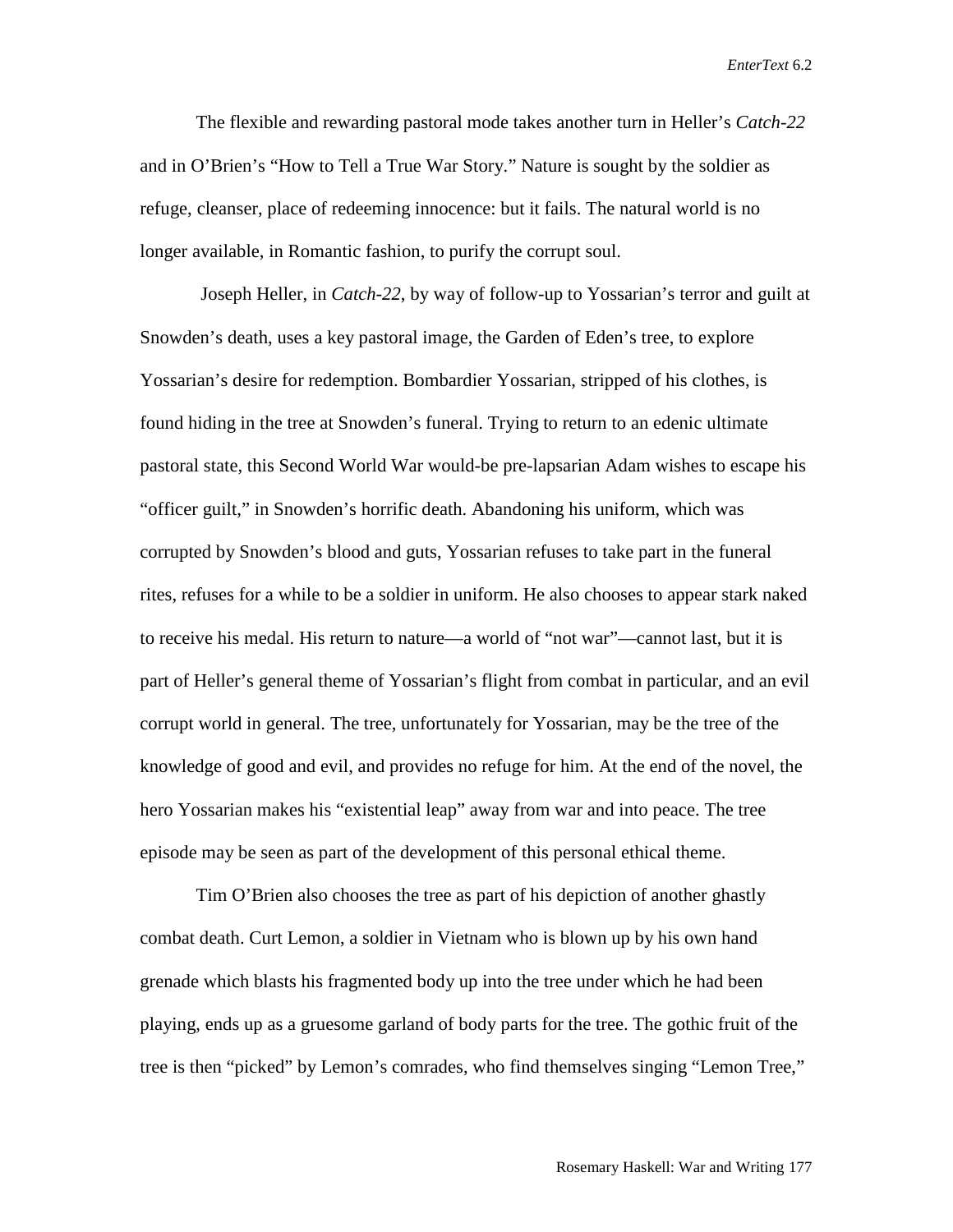as they do so.<sup>[36](#page-22-35)</sup> Comedy and pastoral overlap, but the focus here is the post-lapsarian scene of the tree in the garden of Eden: the tree of knowledge after the apple has been eaten. Now, not even nature can be regarded as pure and innocent.

In a third example, we see O'Brien's returned veteran Norman Bowker trying to cleanse himself of the guilty memory of his friend Kiowa, who disappears into the Vietnamese shit field, "the village latrine," because, Bowker argues, he, Bowker, could not stand the thought of diving under the stinking muck to rescue his friend.<sup>[37](#page-22-36)</sup> Bowker walks into the Midwestern lake on the 4 July; but the narrator lets us know that this cleansing act doesn't have the desired redemptive effect. Bowker ends by killing himself, we are told, just one page later.  $38$ 

## **Conclusion**

I have limited this assessment of the role of formalist analysis in the undergraduate literature classroom to only three modes, but, as noted earlier, we also examined comic and satiric treatments of war. *Catch-22*, Siegfried Sassoon's poetry, and parts of Tim O'Brien's *The Things They Carried* lent themselves well to such an approach. In addition, different kinds of historical criticism—mainly economic, sociological, and gender criticism—balanced our use of formalism.

Students were thus able, by applying both formalist and historical methods of criticism, to examine war and writing from perspectives which not only emphasised the persistence, even universality, of warfare and the world of war, but also its particularity and historicity.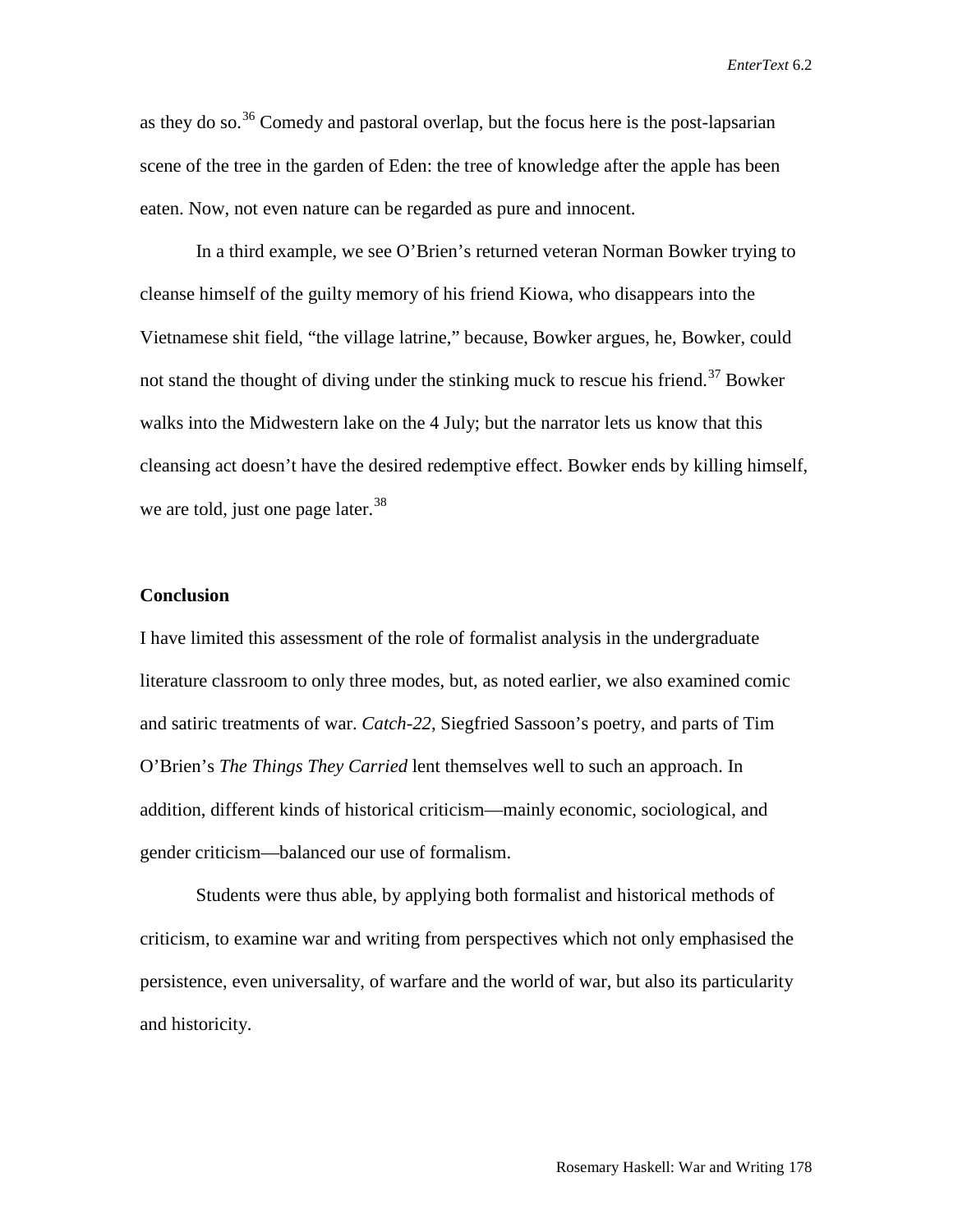Epic-Romance, Gothic, and Pastoral provided the means of analysis which led relatively inexperience readers of poetry and prose to an understanding of some of the complexities of the combat experience: of what it means to have killing as your task; of what it means to be unable to leave the war behind; and of what it means to try to cross and re-cross—the divide between the world of war and civilian life.

Such knowledge, at a time when American and British armed forces were engaged in Iraq and Afghanistan, seemed to me to be likely to attract special interest and attention. In terms solely of numbers, this assumption proved correct. The course started out over-enrolled, dropping back by four students as the first weeks unfolded. War, as a traditionally "male" topic, has the useful effect of drawing men to the mainly female discipline of English literature. In addition, some of my students, men and women, had friends and relatives in the armed forces; two of the men in the class were likely soon to be deployed to Iraq. Many students had older relatives who are Vietnam veterans, or Gulf War Veterans. One might say that for once, literature seemed important, interesting and particularly illuminating of topics that actually mattered, then and there, to the students. For the instructor, this was an unusual experience.

The end-of-semester written course evaluations from students provided me with some insights into their views of the course, but this limited information cannot yield too many broad generalisations. Almost all students enjoyed the class discussions, indeed the classroom activities generally. Almost all found the workload heavy and quite demanding, but many had chosen the course for its topic, and found it interesting and intriguing. The texts received generally favourable ratings, with the notable exception of Vera Brittain's *Testament of Youth*, which was deemed boring and/or too long. Still, I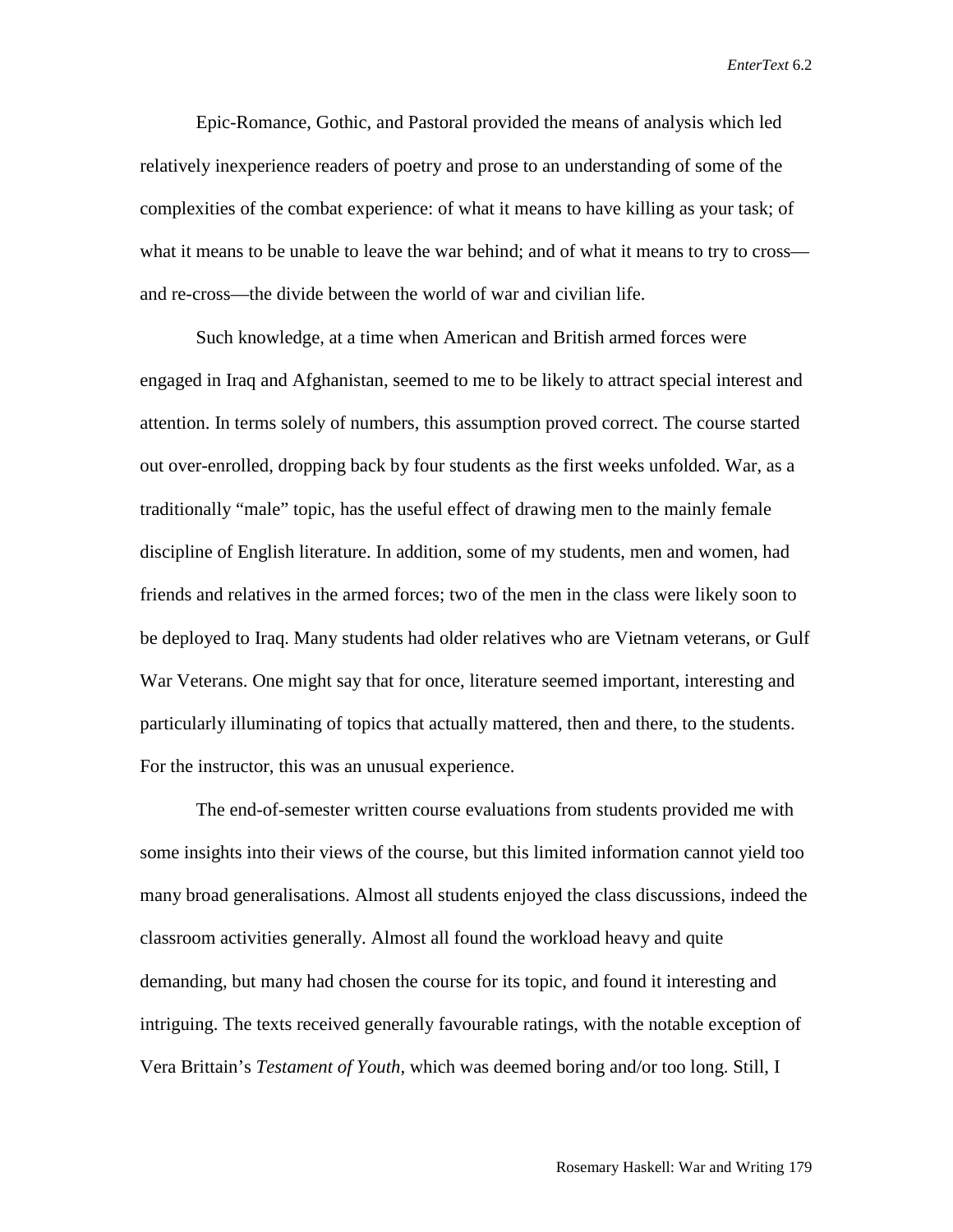consider the book a valuable choice, not least because the core of the book—the woman's traditional experience of war—is actually getting more common among American undergraduates. Even the boys may now be left behind while the girls are in Baghdad. I hope the students in fact reach this core of meaning, even though Brittain's collage of letters, diaries and retrospective narrative may be too diffuse, even too feminine and "romantic," for current undergraduate tastes.

Still, there will be some changes when the course is taught again. Included will the new medium, the blog, and a non-western writer's view of a war zone. One of our university's undergraduate students—a woman—currently deployed in Iraq, is writing a blog of her experiences, posted on the university website. We will follow her text and find ways to incorporate the electronic medium and the new blog genre into our traditional literary framework. Since readers of the blog may respond to it, our literary work could become interactive, with students helping to create texts about the experience of war. Finally, excerpts from *Baghdad Burning: Girl Blog From Iraq* by "Riverbend" will provide a print-version of this new medium and genre, analysing her civilian experiences of occupied and battle-torn Baghdad.<sup>[39](#page-22-38)</sup>

 $\overline{a}$ 

**Notes**

<sup>1</sup> Tim O'Brien, *The Things They Carried* (London: Penguin Books, 1991); Paul Fussell, *The Great War and Modern Memory* (Oxford: Oxford University Press, 1975); Vera Brittain, *Testament of Youth* (London: Penguin Classics, 2005); Joseph Heller, *Catch-22* (New York, NY: Simon and Schuster, 1961); Emily Mann, *Annulla* and *Still Life,* in *Testimonies: Four Plays* (New York: Theatre Communications Group, 1997) 1-30, 31-132; Jack Coughlin and Casey Kuhlman, with Donald A. Davis, *Shooter: The*  Autobiography of a Top-Ranked Marine Sniper (New York: St. Martin's Press, 2005).<br>
<sup>2</sup> Fussell, *Great War and Modern Memory*, 140-1.<br>
<sup>3</sup> Joseph Campbell, *The Hero with a Thousand Faces* (Princeton, N.J.: Princeton Unive

ix-x. <sup>4</sup> Ibid., x. <sup>5</sup> Mann, *Still Life*, 107.